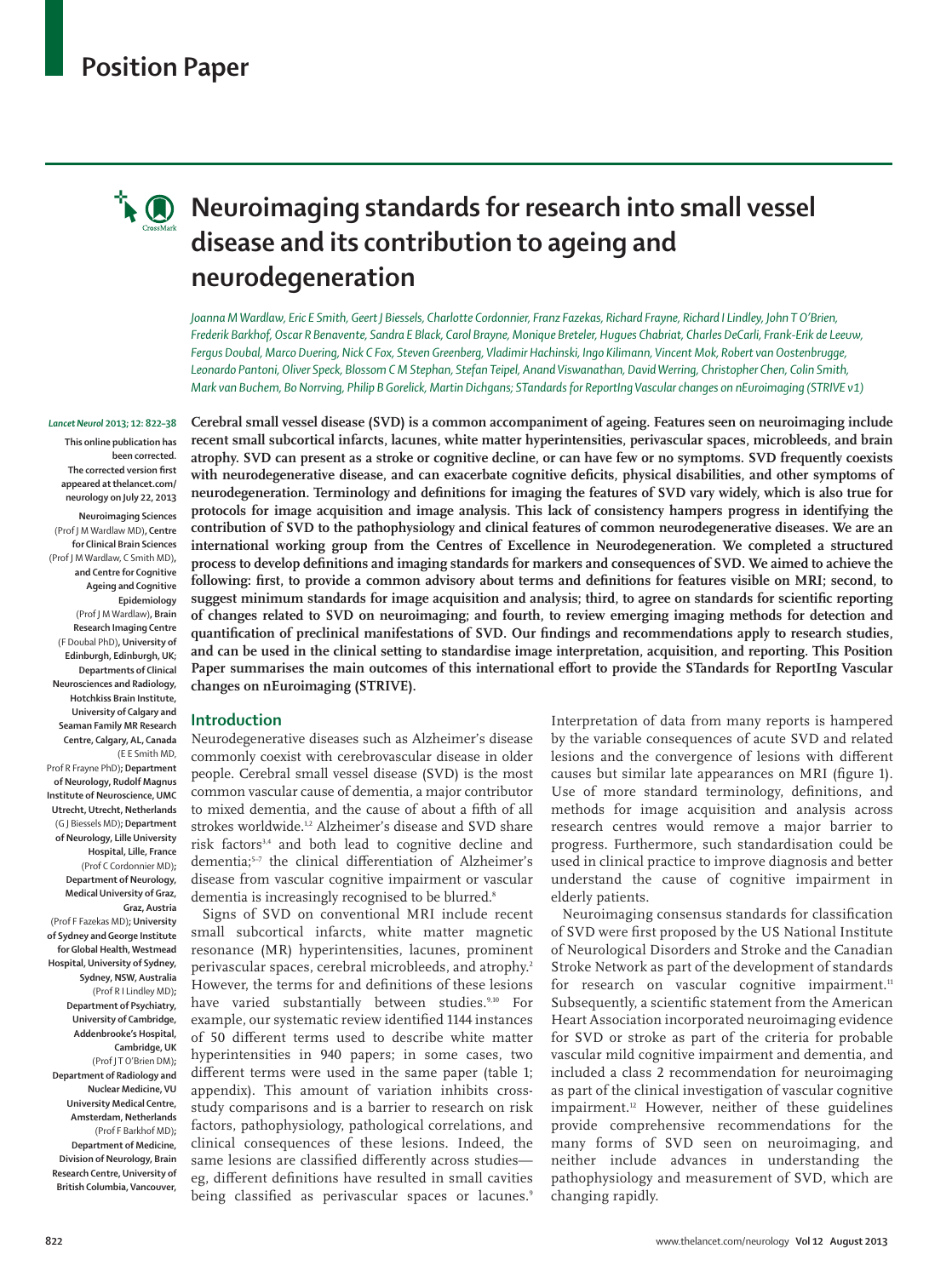Our international effort builds on previous initiatives and aims to provide clear, rigorous, evidence-based, and easy-to-apply definitions and terminology for the structural neuroimaging features of SVD that avoid presumption of mechanisms of pathogenesis. We include examples to help improve the standard use, minimum advisory standards for image acquisition, standards for analysis of imaging data on SVD and related features, and scientific reporting standards to improve clarity of publications on SVD.

Although this Position Paper focuses on the most common manifestations of SVD, other vascular lesions, such as ischaemic or haemorrhagic stroke, subarachnoid haemorrhage, subdural haematoma, and vascular malformations unrelated to SVD, can also contribute to cognitive impairment and dementia, especially after stroke. We provide a description of their features and neuroimaging recommendations in the appendix.

This Position Paper summarises the STandards for ReportIng Vascular changes on nEuroimaging (STRIVE). Our main aim is to recommend standards for research with MRI; however, many of the principles also apply to research with CT, and the standards might also facilitate a more consistent approach to identification of manifestations of SVD on neuroimaging in clinical practice.

## **Methods**

In 2011, the UK Medical Research Council (London, UK), the German Centre for Neurodegenerative Disease (DZNE, Bonn Germany), and the Canadian Institutes of Health Research (Ottawa, ON, Canada) issued a call for proposals under a funding concordat of the Centres of Excellence in Neurodegeneration (COEN), which aimed to accelerate progress in understanding the pathogenesis of neurodegeneration.13 This initiative provided funding for a working group of experts to establish standards for neuroimaging in SVD.

In March, 2012, the core group of experts met in Edinburgh, UK. Three study co-chairs (JMW, MDi, and EES) identified experts from COEN-affiliated centres and supplemented the group with representatives from research groups active in neuroimaging of SVD from non-COEN participant countries. Our group included experts in neurology, neuroradiology, neuroepidemiology, psychiatry, geriatrics, stroke, medical imaging physics, and neuropathology. The working method was based on the Delphi principle with workshops at the beginning and end of the project, and with interim work assignments (appendix). A template helped discussion to focus on achievement of a consensus in key areas: terminology, definitions, image acquisition, image analysis, and reporting standards. We endorsed the principle that terms and definitions should indicate imaging characteristics as descriptively as possible, avoiding presumptions of mechanism or pathological links not well supported by published reports so as to not

|                                                                                                                                                                                                                                     | Variants of use of term                                                                                                                                                                              | Papers that use term<br>in title or abstract*<br>$(% )$ (%) (n=1144) |  |  |  |
|-------------------------------------------------------------------------------------------------------------------------------------------------------------------------------------------------------------------------------------|------------------------------------------------------------------------------------------------------------------------------------------------------------------------------------------------------|----------------------------------------------------------------------|--|--|--|
| Leukoarajosis                                                                                                                                                                                                                       | Ischaemic leukoaraiosis, subcortical leukoaraiosis                                                                                                                                                   | 350 (31%)                                                            |  |  |  |
| White matter lesions (WML)                                                                                                                                                                                                          | MRI white matter lesions, cerebral WML, T2 WML(s),<br>cerebrovascular WML, subcortical WML, WML of<br>Binswanger's disease, cerebral WML of Binswanger's<br>disease, confluent WML, intracranial WML | 275 (24%)                                                            |  |  |  |
| White matter hyperintensity<br>(WMH)                                                                                                                                                                                                | Cerebral WMH, age-related WMH, brain WMH,<br><b>MRIWMH</b>                                                                                                                                           | 217 (19%)                                                            |  |  |  |
| White matter changes<br>(WMC)                                                                                                                                                                                                       | Age-related cerebral WMC, age-related WMC,<br>cerebral WMC, changes in white matter, age-related<br>changes in white matter                                                                          | 136 (12%)                                                            |  |  |  |
| Leukoencephalopathy                                                                                                                                                                                                                 | Subcortical ischaemic leukoencephalopathy                                                                                                                                                            | 76 (7%)                                                              |  |  |  |
| White matter disease (WMD)                                                                                                                                                                                                          | Age-related WMD, cerebral WMD, subcortical WMD                                                                                                                                                       | 45 (4%)                                                              |  |  |  |
| White matter damage                                                                                                                                                                                                                 | Age-related white matter damage                                                                                                                                                                      | 5(0%)                                                                |  |  |  |
| Ischaemic white matter<br>disease                                                                                                                                                                                                   | Ischaemic subcortical WMD, chronic ischaemic<br>cerebral WMD, subcortical ischaemic WMD                                                                                                              | 4(0%)                                                                |  |  |  |
| Others (9)                                                                                                                                                                                                                          |                                                                                                                                                                                                      | 17(1%)                                                               |  |  |  |
| Data were derived from a structured literature search; for methodology and search strategy and selection criteria, see<br>appendix. *Instances that term was mentioned at least once in abstract or title. WML=white matter lesion. |                                                                                                                                                                                                      |                                                                      |  |  |  |

WMH=white matter hyperintensity. WMC=white matter changes. WMD=white matter disease.

*Table 1***: Terms used to describe white matter hyperintensities of presumed vascular origin and frequency of use**



*Figure 1:* **Variable fates of lesions related to small vessel disease and the convergence of acute lesions with diff erent causes but similar late appearances on MRI**

Arrows indicate possible late fates of acute MRI findings. Blue arrows indicate common fates of recent small subcortical infarcts, green arrows indicate less common fates, and red lines indicate least common late fates. ICH=intracranial haemorrhage.

affect future studies of the pathophysiology of SVD. Working groups developed standards for each of the six key lesion types, using established principles for guideline development published by the Enhancing the QUAlity and Transparency Of health Research (Equator)

## **BC, Canada**

(Prof O R Benavente MD)**; Sunnybrook Health Sciences Centre, Toronto, ON, Canada** (S E Black MD)**; Cambridge Institute of Public Health,**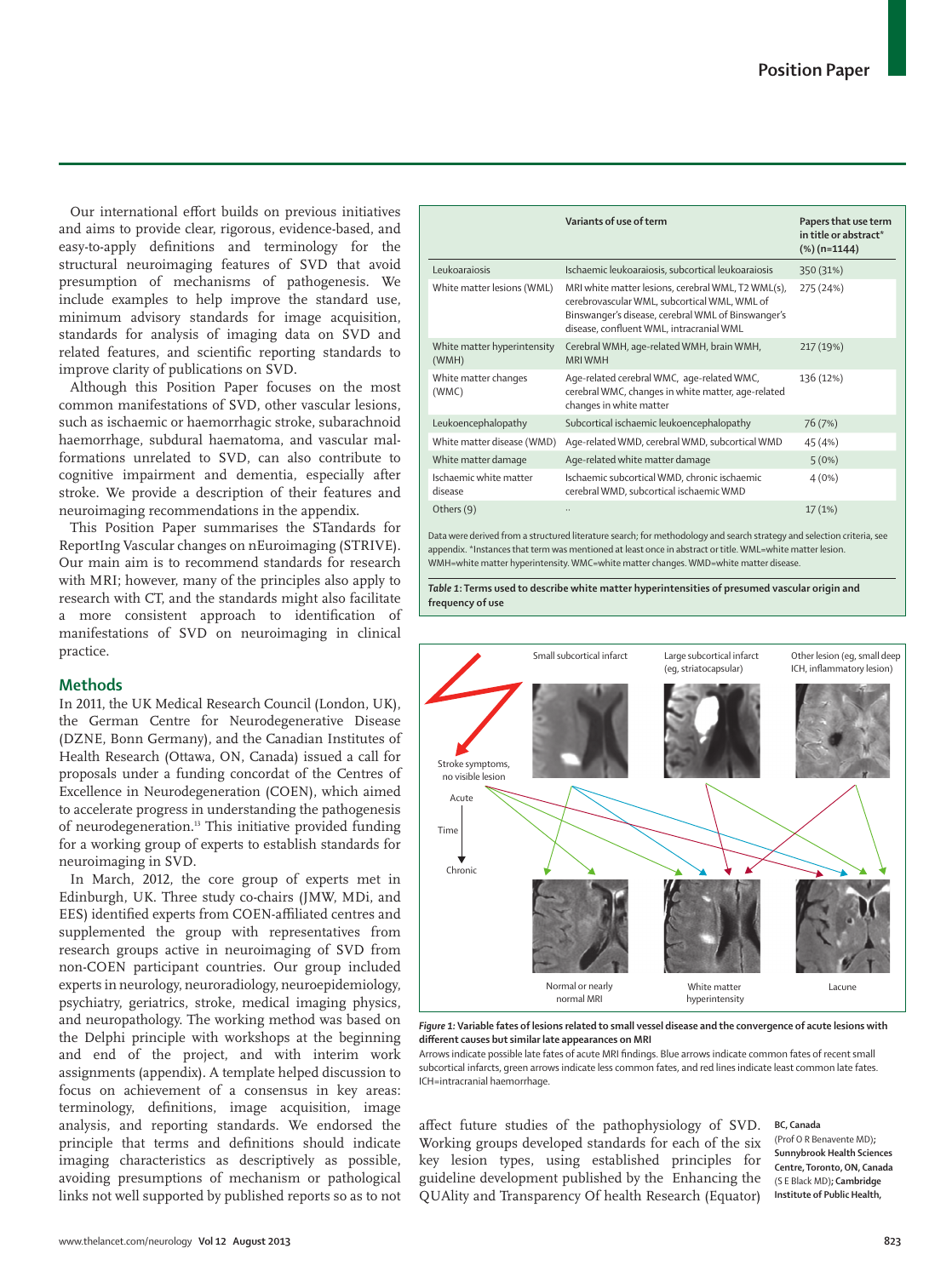**School of Clinical Medicine, Cambridge, UK** (Prof C Brayne PhD)**; German Center for Neurodegenerative diseases, Bonn, Germany**  (Prof M Breteler MD)**; Service de Neurologie, Hopital Lariboisiere, INSERM, Université Denis Diderot, Paris, France** (Prof H Chabriat MD)**; Department of Neurology, University of California at Davis, Sacramento, CA, USA** (Prof C DeCarli MD)**; Department of Neurology, Radboud University Nijmegen Medical Centre, Donders Institute for Brain, Cognition and Behaviour, Nijmegen, Netherlands** (F-E de Leeuw MD)**; Institute for Stroke and Dementia Research, Klinikum der Universität München, Ludwig-Maximilians-Universität, Munich, Germany** (M Duering MD, Prof M Dichgans MD)**; Department of Neurodegeneration, Dementia Research Centre** (Prof N C Fox MD)**, Stroke Research Group, Department of Brain Repair and Rehabilitation**  (D Werring PhD)**, Institute of Neurology, University College London, London, UK; Massachusetts General Hospital, Stroke Research Center, Boston, MA, USA**  (Prof S Greenberg MD, A Viswanathan MD)**; Department of Clinical Neurological Sciences, Western University, London, ON, Canada** (Prof V Hachinski MD)**; German Center for Neurodegenerative Diseases (DZNE) Rostock and Greifswald, Rostock, Germany**  (I Kilimann MD, Prof S Teipel MD)**; Division of Neurology, Department of Medicine and Therapeutics, Prince of Wales Hospital, Chinese University of Hong Kong, Hong Kong Special Administrative Region, China**  (Prof V Mok MD)**; Department of Neurology, School of Mental Health and Neuroscience**, **and Cardiovascular Research Institute Maastricht, Maastricht University Medical Center, Maastricht, Netherlands**  (Prof R van Oostenbrugge MD)**; Azienda Universitario Ospedaliera Careggi, Department of Neuroscience, Pharmacology and Child's** 

Network. We did systematic searches to identify relevant published work (appendix).

The group reconvened in Munich, Germany, in November, 2012, to present draft standards from each working group for discussion and revision, with additional review and comment from six new external advisers. We wrote and revised the consensus document with input from all workshop members. All participants reviewed and endorsed the final document.

For the definition of SVD, we discussed size limits to define perforating arteries and arterioles, but they were highly variable in published work, and did not translate well to their appearance on imaging. Therefore, we decided to use the term arteriole to refer to small perforating arteries and arterioles that are affected in SVD. These standards are expected to reliably classify most manifestations of SVD seen on neuroimaging; however, we acknowledge that individual judgment might be needed for classification of ambiguous lesions on the borders between categories (appendix), and that clinical judgment might be needed in some cases when using these standards in clinical practice.

## **Context, terminology, and definitions of imaging features Recent small subcortical infarct**

#### *Context*

Clinically evident recent small subcortical infarcts, commonly called lacunar strokes or lacunar syndrome, cause about 25% of all ischaemic strokes (figure 2). Occasionally, a recent asymptomatic small subcortical infarct is identified by chance on imaging,<sup>14,15</sup> and is referred to as a silent cerebral infarct. By contrast, for as yet unknown reasons, in up to 30% of patients, symptomatic lacunar stroke syndromes seem not to be accompanied by visible small subcortical infarcts.<sup>16</sup> indicating that MRI is not fully sensitive in the detection of such infarcts. Additionally, some studies have shown that the small subcortical infarcts might have differing fates, evolving into a lacunar cavity or hyperintensity without apparent cavitation on T2-weighted sequences, or might disappear leaving little visible consequence on conventional MRI (figure 1). Estimates of the proportion of recent small subcortical infarcts that cavitate range from 28%<sup>17</sup> to 94%.<sup>18</sup>



**Figure 2: MRI findings for lesions related to small vessel disease** 

Shows examples (upper) and schematic representation (middle) of MRI features for changes related to small vessel disease, with a summary of imaging characteristics (lower) for individual lesions. DWI=diffusion-weighted imaging. FLAIR=fluid-attenuated inversion recovery. SWI=susceptibility-weighted imaging GRE=gradient-recalled echo.

**Health (NEUROFARBA),**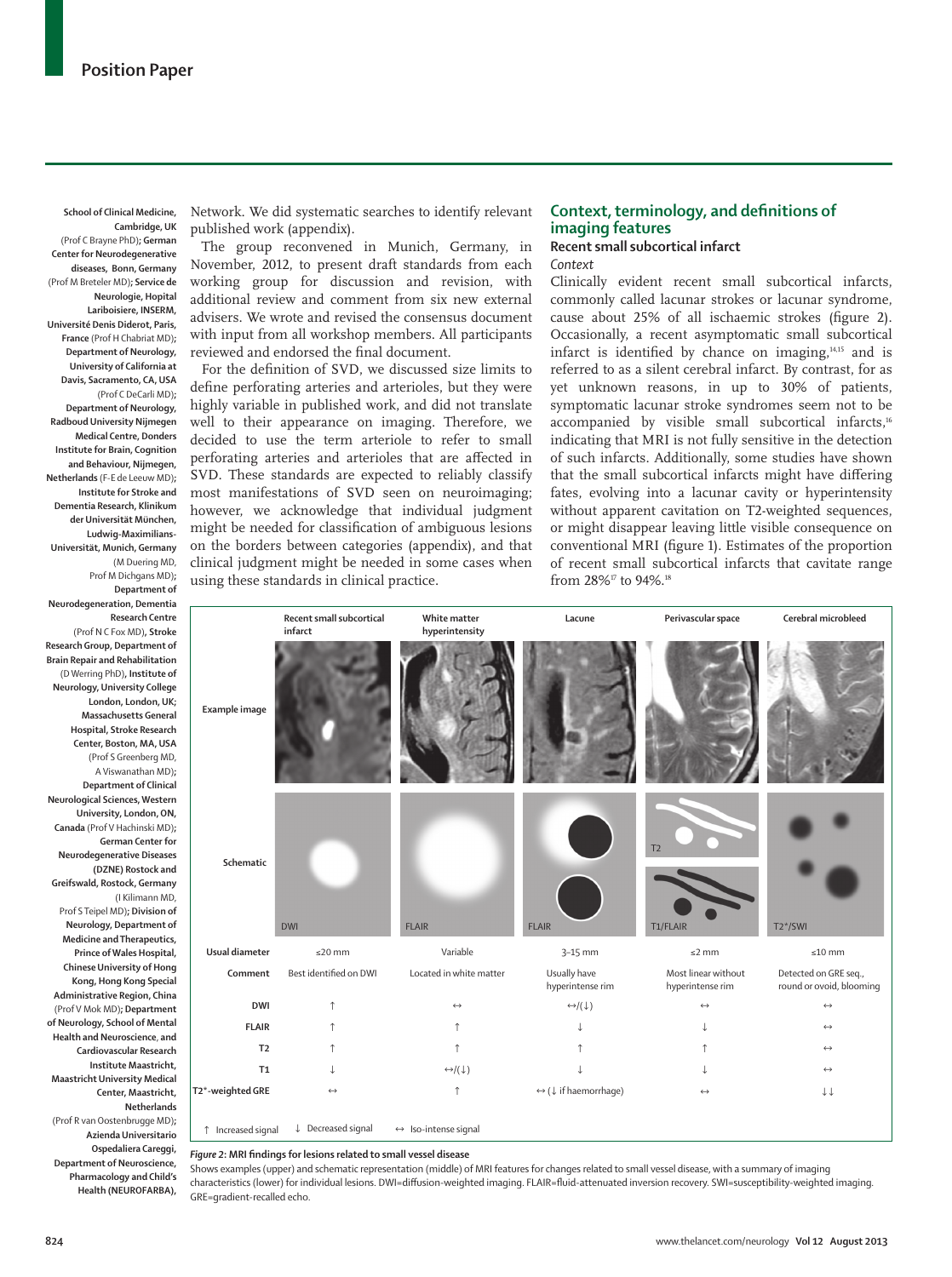Scarce data from pathological correlation studies suggest that small subcortical infarcts are associated with occlusion of small arteries, although the pathogenesis of these infarcts is unclear. Small subcortical infarcts occur in the perfusion territory of a small artery or arteriole penetrating the internal part of the brain. MRI studies suggest that recent small subcortical infarcts can exceed a diameter of 15 mm on axial sections (the usual size limit for lacunes of presumed vascular origin) in the acute phase, and can be up to about 20 mm on axial sections. MRI also shows that small subcortical infarcts and lacunes can be more than 20 mm long when measured in the coronal or sagittal plane (appendix).

## *Terminology*

We sampled 641 abstracts and one previous systematic review<sup>9</sup> and identified 159 different terms for recent small subcortical infarcts; the most common terms were lacunar infarcts, lacunar infarctions, and lacunar strokes (appendix). We propose the new consensus term recent small subcortical infarct, removing the word lacunar because of evidence that not all small subcortical infarcts become lacunes (ie, cavities).<sup>17,18</sup>

#### *Defi nition*

We propose that the term recent small subcortical infarct should refer to neuroimaging evidence of recent infarction in the territory of one perforating arteriole, with imaging features or clinical symptoms consistent with a lesion occurring in the previous few weeks (figure 2, panel 1). Use of the word recent should refer to lesions with symptoms or imaging features that suggest they occurred in the previous few weeks; the word is used instead of acute because it includes the first few weeks of the lesion, and not the hyperacute stage only. Use of the word small indicates a lesion that should be less than 20 mm in its maximum diameter in the axial plane, although some lesions that appear to represent infarction in the territory of one vessel can be somewhat larger in the coronal plane (appendix).<sup>19</sup> More investigation is needed to precisely define upper size limits.

Lesions in the basal ganglia and internal capsule that are larger than 20 mm and seem to be due to simultaneous infarction in several penetrating arteries should not be classified as small subcortical infarcts, but rather as striatocapsular infarcts, a subtype of infarct with a distinct cause.<sup>20</sup> Similarly, infarcts of the anterior choroidal artery are aetiologically distinct, identifiable by their location (in the caudate nucleus head), and shape (mostly comma shaped), and therefore should not be classifi ed as small subcortical infarcts. Unlike lacunes of presumed vascular origin, no lower size limit is given for small subcortical infarcts because diffusion-weighted imaging allows discrimination of small recent infarcts from perivascular spaces.

## **Panel 1:** Glossary of proposed terms and definitions for **neuroimaging features of small vessel disease**

#### **Recent small subcortical infarct**

Neuroimaging evidence of recent infarction in the territory of one perforating arteriole, with imaging features or clinical symptoms consistent with a lesion occurring in the previous few weeks.

## **Lacune of presumed vascular origin**

A round or ovoid, subcortical, fluid-filled cavity (signal similar to CSF) of between 3 mm and about 15 mm in diameter, consistent with a previous acute small subcortical infarct or haemorrhage in the territory of one perforating arteriole.

## **White matter hyperintensity of presumed vascular origin**

Signal abnormality of variable size in the white matter that shows the following characteristics: hyperintensity on T2-weighted images such as fluid-attenuated inversion recovery, without cavitation (signal different from CSF). Lesions in the subcortical grey matter or brainstem are not included in this category unless explicitly stated. If deep grey matter and brainstem hyperintensities are also included, the collective term should be subcortical hyperintensities.

#### **Perivascular space**

Fluid-filled spaces that follow the typical course of a vessel as it goes through grey or white matter. The spaces have signal intensity similar to CSF on all sequences (figure 2). Because they follow the course of penetrating vessels, they appear linear when imaged parallel to the course of the vessel, and round or ovoid, with a diameter generally smaller than 3 mm, when imaged perpendicular to the course of the vessel.

## **Cerebral microbleed**

Small (generally 2–5 mm in diameter, but sometimes up to 10 mm) areas of signal void with associated blooming seen on T2\*-weighted MRI or other sequences that are sensitive to susceptibility effects.

## **Brain atrophy**

A lower brain volume that is not related to a specific macroscopic focal injury such as trauma or infarction. Thus, infarction is not included in this measure unless explicitly stated.

#### **Lacune of presumed vascular origin** *Context*

Regarding pathological changes, Fisher<sup>21</sup> wrote: "Historically, the original SVD feature was the lacune (hole), which derived from French for a small fluid-filled cavity that was thought to mark the healed stage of a small deep brain infarct. The term was adopted into English. By a process of medico-linguistic evolution, the precavitary phase became the lacunar infarct, the associated clinical entity became the lacunar stroke and the neurological features became the lacunar syndrome." Lacunes are frequently seen on imaging in elderly patients with no symptoms and are associated with an increased risk of stroke, gait impairment, and dementia.<sup>22-25</sup> The cause of **University of Florence, Florence, Italy** (L Pantoni MD)**; Department of Biomedical Magnetic Resonance, Faculty for Natural Sciences, Institute for Experimental Physics, Otto-von-Guericke UniversityMagdeburg, Magdeburg, Germany** (Prof O Speck PhD)**; Newcastle University, Newcastle upon Tyne, UK** (B C M Stephan PhD)**; Yong Loo Lin School of Medicine, National University of Singapore, Singapore, Singapore** (C Chen MD)**; Department of Radiology, Leiden University Medical Center, Leiden, Netherlands** (Prof M van Buchem MD)**; Department of Clinical Sciences, Section of Neurology, Skåne University Hospital, Lund, Sweden** (Prof B Norrving MD)**; Saint Mary's Health Care, Hauenstein Neuroscience Center, Grand Rapids, MI, USA**  (P B Gorelick MD)**; and Munich Cluster for Systems Neurology (SyNergy), Munich, Germany**  (Prof M Dichgans)

Correspondence to: Prof Joanna M Wardlaw, Division of Neuroimaging Sciences, University of Edinburgh, Western General Hospital, Edinburgh, EH4 2XU, UK **joanna.wardlaw@ed.ac.uk**

## or

Prof M Dichgans, Institute for Stroke and Dementia Research, Klinikum der Universität, Munich, Germany **martin.dichgans@med.unimuenchen.de**

#### See **Online** for appendix

For more on **Centres of Excellence in Neurodegeneration** see http:// www.coen.org For more on the **Equator network** please see http://www. equator-network.org/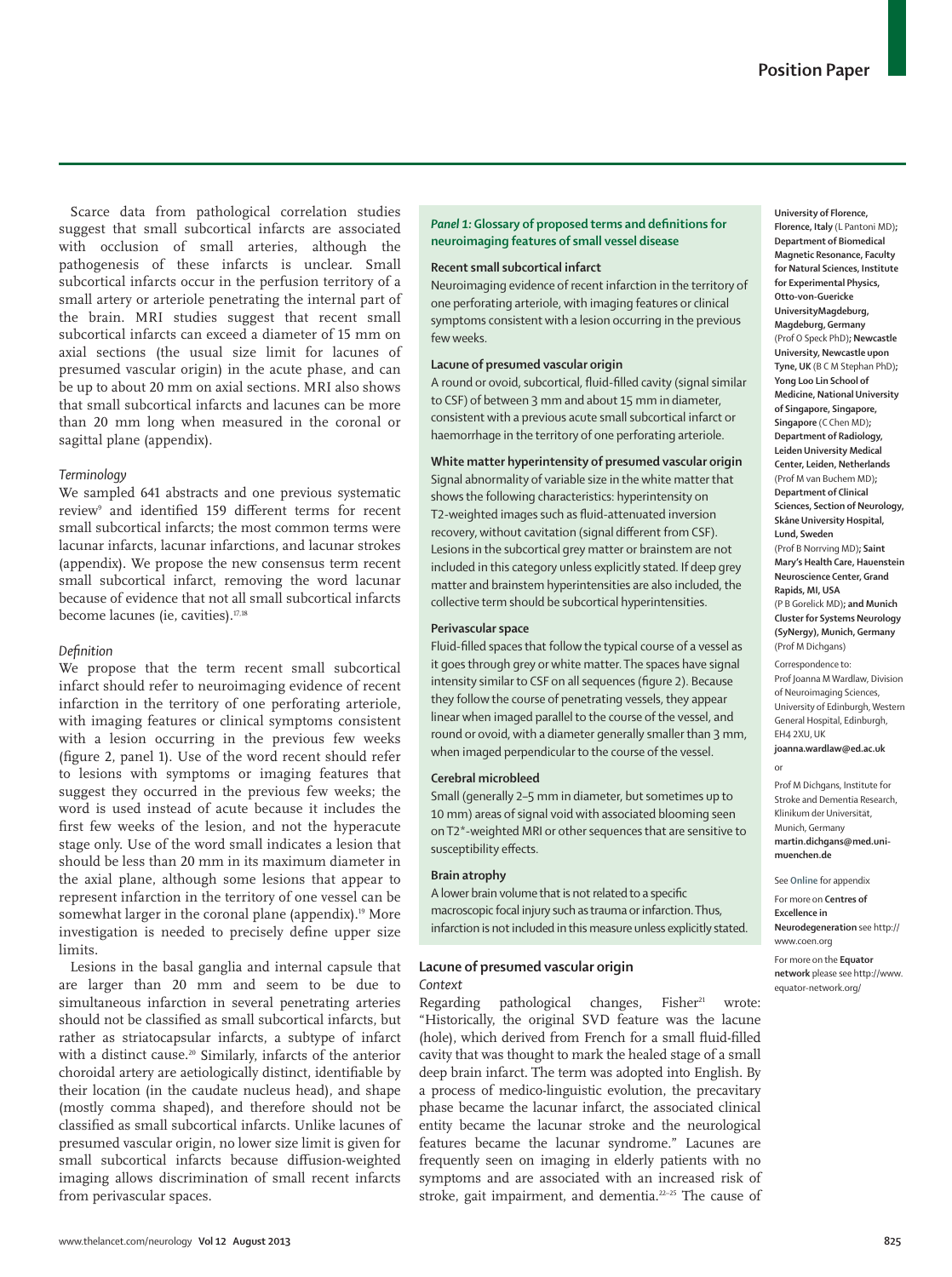most lacunes is presumed to be small subcortical infarcts, either symptomatic or silent; however, some might result from small deep haemorrhages (figure 1).<sup>26</sup>

## *Terminology*

Our systematic review identified more than 100 terms that have been used to describe lacunes of presumed vascular origin (appendix). Commonly used terms were lacune, lacunar stroke, and silent brain infarct. We propose the new term lacune of presumed vascular origin, which discriminates between small cavitated lesions of presumed vascular origin and other small brain cavities, and allows for some uncertainty about the ischaemic or haemorrhagic origin of the lesion when no imaging is available in the acute phase, as is commonly the case (panel 1).

## *Defi nitions*

We define a lacune of presumed vascular origin as a round or ovoid, subcortical, fluid-filled (similar signal as CSF) cavity, of between 3 mm and about 15 mm in diameter, consistent with a previous acute small deep brain infarct or haemorrhage in the territory of one perforating arteriole (panel 1). On fluid-attenuated inversion recovery (FLAIR) images, lacunes of presumed vascular origin generally have a central CSF-like hypointensity with a surrounding rim of hyperintensity; however, the rim is not always present, and a hyperintense rim can also surround perivascular spaces when they pass through an area of white matter hyperintensity (figure 2). In some cases, the central cavity fluid is not suppressed on FLAIR, and the lesion can appear entirely hyperintense, despite MRI having a clear CSF-like intensity on other sequences such as T1-weighted and T2-weighted MRI.<sup>18</sup>

Lacunes of presumed vascular origin should be distinguished from perivascular spaces. Although pathological studies have not shown an absolute cutoff size, lesions that are less than 3 mm in diameter are more likely to be perivascular spaces than to be lacunes (appendix), and we recommend the use of this size criterion to discriminate between the two lesions, which is consistent with previous studies.<sup>27,28</sup> We chose a maximum size of 15 mm for lacunes of presumed vascular origin—which differs from the 20 mm diameter of recent small subcortical infarcts—since old infarcts are generally smaller than recent infarcts because of tissue loss and an ex-vacuo effect in old lesions, and because of swelling in new lesions. However, we recognise that this size boundary is not supported by much objective evidence, and research is needed.

## **White matter hyperintensity of presumed vascular origin** *Context*

White matter lesions characterised by bilateral, mostly symmetrical hyperintensities on T2-weighted MRI are common in older individuals. Although strongly associated with cerebrovascular disease and vascular risk

factors, $29$  the pathogenesis of these white matter lesions is not well understood and could be multifactorial.<sup>30</sup>

White matter hyperintensities are associated with covert neurological and cognitive symptoms and physical difficulties such as gait disturbance.<sup>31-35</sup> Hyperintensities can also occur in subcortical grey matter structures, such as the basal ganglia, and have sometimes been analysed alongside white matter hyperintensities. Hyperintensities can also be present in the brainstem. Some investigators have differentiated between hyperintensities of periventricular and deep white matter (appendix), with the suggestion, under debate, that they have differing pathogenesis, risk factors, and clinical consequences. Many investigators have included total white matter hyperintensities in their analyses.

## *Terminology*

Our systematic review of 940 abstracts identified 50 different terms for white matter hyperintensity. The most common terms were leukoaraiosis, white matter lesions, white matter hyperintensities, leukoencephalopathy (usually in the context of cerebral autosomal dominant arteriopathy with subcortical infarcts and leukoencephalopathy [CADASIL]), and white matter disease (table 1; appendix).

Leukoaraiosis describes a reduced area of x-ray attenuation on CT,<sup>36</sup> and this term was later adopted to denote hyperintensity on T2-weighted and FLAIR MRI, and sometimes also hypointensity on T1-weighted MRI (appendix), a situation in which the radiological description came before the pathological description. We propose the term white matter hyperintensity of presumed vascular origin to exclude white matter lesions from other diseases such as multiple sclerosis or leukodystrophies.

#### *Defi nitions*

White matter hyperintensities of presumed vascular origin are hyperintense on T2-weighted sequences and can appear as isointense or hypointense (although not as hypointense as CSF) on T1-weighted sequences, depending on the sequence parameters and severity of pathological change (figure 2, panel 1; appendix). Members of our group had differing opinions about whether grey matter hyperintensities or brainstem hyperintensities should be routinely classified as white matter hyperintensities, as some previous studies have done. The consensus opinion was that lesions in the subcortical grey matter or brainstem should not be included in the category of white matter hyperintensity of presumed vascular origin unless explicitly stated; we endorsed subcortical hyperintensities as an acceptable alternative collective term for any non-cortical hyperintensities, including those in white matter, deep grey matter, and the brainstem. When using CT, white matter hypoattenuation or white matter hypodensities can be used because of the appearance of the lesions on CT.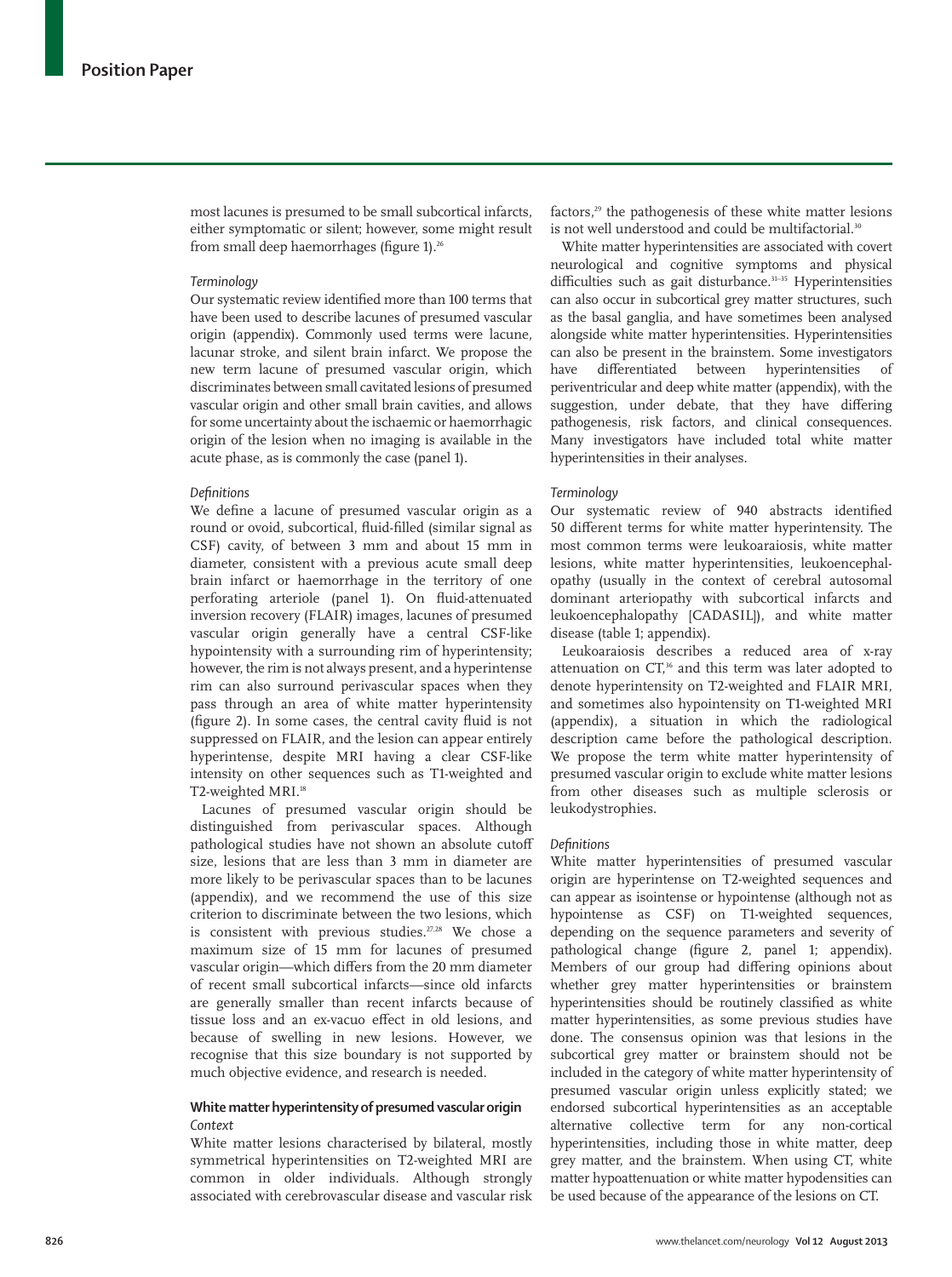#### **Perivascular space** *Context*

Perivascular spaces are extensions of the extracerebral fluid space around arteries, arterioles, veins, and venules as they course from the brain surface into and through the brain parenchyma, and they can be followed by sheets of leptomeninges.<sup>37</sup> Perivascular spaces are commonly microscopic, and not visible on conventional neuroimaging; however, larger spaces become increasingly apparent with increasing patient age, especially when located at the base of the brain.<sup>38</sup> General enlargement of perivascular spaces is associated with other morphological features of SVD such as white matter hyperintensities<sup>39</sup> and lacunes,<sup>40</sup> but not atrophy.<sup>41</sup> Whether the presence of several visible perivascular spaces is clinically significant remains controversial, and the spaces should therefore not be referred to as lesions; however, some studies have associated more prominent perivascular spaces with worse cognitive function.<sup>42</sup>

## *Terminology*

Synonymous terms for perivascular spaces include Virchow–Robin spaces,<sup>40</sup> type 3 lacune,<sup>43</sup> or *état crible* when located predominantly in the basal ganglia.<sup>38</sup> Terms used to describe visible perivascular spaces include large, dilated, large dilated, or enlarged Virchow–Robin spaces or perivascular spaces.38,41,42,44–48 We did not consider these terms appropriate because the association between the size of the perivascular spaces and clinical consequences is not well understood, and because the visibility of the spaces depends on MRI sequence characteristics, which vary across studies. Visibility alone cannot be a uniform criterion for pathologically enlarged perivascular spaces. We therefore recommend the consensus term perivascular space.

## *Defi nitions*

We define perivascular spaces as fluid-filled spaces that follow the typical course of a vessel as it goes through grey or white matter. The spaces have signal intensity similar to that of CSF on all sequences (figure 2); because they follow the course of penetrating vessels, they appear linear when imaged parallel to the course of the vessel, and round or ovoid, with a diameter generally smaller than 3 mm, when imaged perpendicular to the course of the vessel (panel 1, appendix). At high resolution, a central vessel can occasionally be seen in the centre of a perivascular space, which could possibly differentiate the spaces from lacunes. Perivascular spaces are generally most prominent in the inferior basal ganglia, and can also be seen coursing centripetally through the hemispheric white matter and in the midbrain; however, the spaces are rarely seen in the cerebellum. Perivascular spaces can show focal enlargement, and can be especially enlarged (up to 10–20 mm, even with mass effect) in the inferior basal ganglia. Perivascular spaces must be discriminated from small lacunes of presumed vascular origin (appendix). By contrast with lacunes, the diameter of perivascular spaces is not usually more than 3 mm as confirmed pathologically,<sup>49,50</sup> and spaces do not have a T2-hyperintense rim around the fluid-filled space on T2weighted or FLAIR imaging, unless they traverse an area of white matter hyperintensity.<sup>51</sup>

## **Cerebral microbleed**

*Context*

Cerebral microbleeds are small hypointense lesions that are visible on paramagnetic-sensitive MR sequences such as T2\*-weighted gradient-recalled echo (GRE) or susceptibility-weighted sequences, and are most commonly located in the cortico-subcortical junction, and deep grey or white matter in the cerebral hemispheres, brainstem, and cerebellum (figure 2). Results of some studies<sup>30,52,53</sup> suggest that MR-visible lesions correspond to haemosiderin-laden macrophages in perivascular tissue, consistent with vascular leakage of blood cells.52,54–56 Cerebral microbleeds are associated with SVD and Alzheimer's disease.<sup>57,58</sup> The presence or absence of strictly lobar microbleeds has been included in research criteria for cerebral amyloid angiopathy.<sup>59</sup> Originally thought to be asymptomatic markers of SVD, emerging data shows association between microbleeds and cognitive impairment, although the mechanisms of this association, including whether microbleeds damage the brain and cause dysfunction, are not well understood. Recommendations for imaging and reporting of microbleeds have been published,<sup>60</sup> and we endorse the use of these standards. Amyloid-related imaging abnormalities–haemorrhage (ARIA-H) describes microbleeds in the context of Alzheimer's disease or β-amyloid immunotherapies. A consensus group from the US Alzheimer's Association has published standards for assessing microbleeds in this specific clinical context,<sup>61</sup> and we also endorse the use of these guidelines.

#### *Terminology*

Our systematic review revealed 387 instances of 20 different terms for microbleeds in 370 abstracts (appendix). Microbleed was by far the most common term, followed by cerebral microbleed, then brain microbleed. We propose the consensus term cerebral microbleed.

#### *Defi nitions*

Cerebral microbleeds are visualised as small (generally 2–5 mm in diameter, but up to 10 mm) areas of signal void with associated blooming seen on T2\*-weighted MRI or other sequences that are sensitive to susceptibility effects (panel 1),  $57,60$  and are generally not seen on CT, or on FLAIR, T1-weighted, or T2-weighted sequences. When imaged with T2\*-weighted GRE sequences, cerebral microbleeds are well defined, of homogeneous low signal, and are either round or oval in shape (figure 2). Because the blooming artifact, and therefore the visualised size,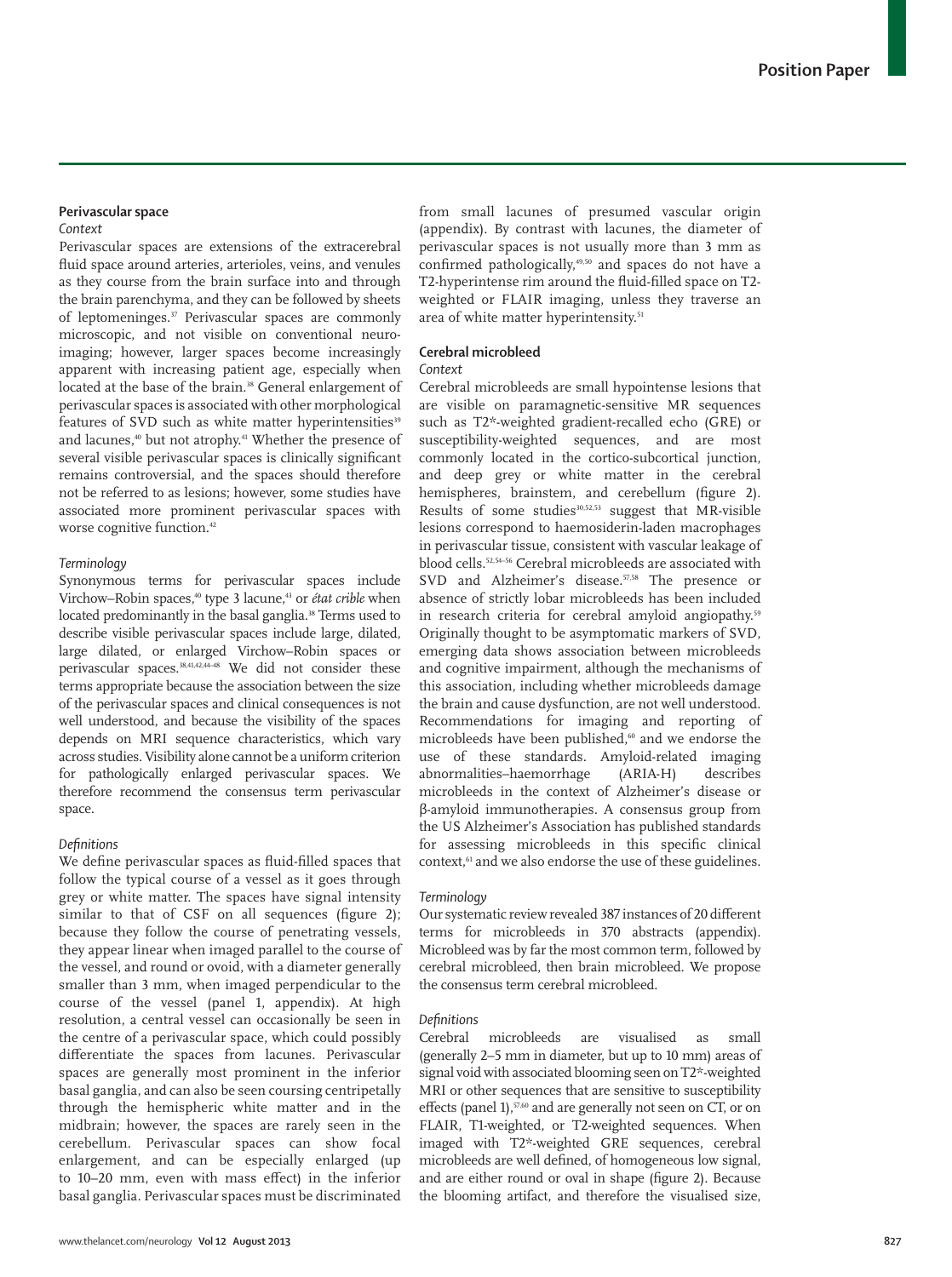depends on MR field strength and sequence, we do not recommend an absolute criterion for size. When imaged with 1·5 T and 3·0 T GRE sequences, cerebral microbleeds are generally 2–5 mm in diameter, but can be up to 10 mm. Hypointensities of less than 2 mm, which could be attributable to signal loss from only one voxel, should be regarded as questionable on 1·5 T MRI because such small hypointensities could be artifacts.

Susceptibility-weighted imaging can also be used to assess cerebral microbleeds. New quantitative-based methods (ie, quantitative susceptibility mapping) need more investigation, but might improve the assessment of cerebral microbleeds. Several lesions or structures can mimic cerebral microbleeds, such as calcification, normal vessels seen in cross-section, iron deposits from other causes, haemorrhagic metastases (eg, melanoma), and diffuse axonal injury (eg, after head trauma).<sup>60</sup> Cerebral microbleeds can be differentiated from an old small deep spontaneous intracerebral haemorrhage because, in general, the intracerebral haemorrhages are larger, irregular with a cystic cavity (figure 1), and will be visible on T1-weighted and T2-weighted or FLAIR sequences.

#### **Other haemorrhagic lesions**

We discussed two other haemorrhagic manifestations of SVD: intracerebral haemorrhage and superficial cortical siderosis (appendix). Intracerebral haemorrhage could be a manifestation of SVD<sup>62</sup> or secondary to other causes such as vascular malformations. We suggest the use of the consensus term spontaneous intracerebral haemorrhage presumed to be due to SVD, instead of secondary intracerebral haemorrhage from other causes or traumatic intracerebral haemorrhage. Comprehensive guidelines for the diagnosis and management of intracerebral haemorrhage have been published previously.63 In the context of SVD, we encourage researchers to resolve the contribution of different vascular diseases to intracerebral haemorrhage. In the meantime, we recommend that lobar intracerebral



*Figure 3***: Secondary brain atrophy in a 55-year-old patient with documented small vessel disease** Baseline (middle). The follow-up scan (T1-weighted MRI; right) shows clear sulcal widening (arrow B, C, and D), particularly in occipital regions, and ventricular enlargement (arrow A) without new infarctions during the observational period. Fluid-attenuated inversion recovery image (left) shows substantial white matter hyperintensity.

haemorrhages, which might be caused by cerebral amyloid angiopathy, should be distinguished from nonlobar intracerebral haemorrhages, which are not thought to be caused by cerebral amyloid angiopathy, and are mostly due to perforating arteriolar vasculopathy.64,65 Results of a small study<sup>66</sup> suggested good, but not perfect, inter-rater agreement on the site of origin of intracerebral haemorrhages. The Boston criteria<sup>59</sup> for cerebral amyloid angiopathy should be used in assigning the likelihood of underlying cerebral amyloid angiopathy in patients with lobar intracerebral haemorrhages.

We propose the term superficial cortical siderosis for neuroimaging evidence of chronic blood products in the superficial cortex under the pia mater. Superficial cortical siderosis could be a chronic consequence of subarachnoid bleeding or might be the result of very superficial cortical bleeding caused by vascular malformations, cerebral amyloid angiopathy, $\sigma$  spinal dural defects, or it might also be idiopathic.<sup>67,68</sup> T2\*-weighted GRE or other blood-sensitive sequences will show superficial cortical siderosis as a linear hypointensity over the cortex, but this disorder might be mimicked by the petechial cortical haemorrhagic transformation of an infarct. Revised research criteria for cerebral amyloid angiopathy include superficial cortical siderosis as an additional haemorrhagic manifestation of cerebral amyloid angiopathy, equivalent to a lobar intracerebral haemorrhage.<sup>67</sup> Investigators should describe the location of siderosis (ie, the number of sulci involved $\sigma$  and in which lobes).

## **Brain atrophy**

## *Context*

Brain atrophy can be general or focal (affecting only particular lobes or specific brain regions-eg, the hippocampus), symmetrical or asymmetrical, or tissue selective (affecting a certain tissue class-eg, white matter), and occurs in many disorders. The pathological changes of atrophy are heterogeneous and not necessarily indicative of neuronal loss.69–71 Brain atrophy occurs with the usual ageing process, but the extent varies between individuals. In the context of vascular disease and dementia, neuropathological substrates of atrophy include neuronal loss,<sup>72</sup> cortical thinning, subcortical vascular pathology with white matter rarefaction and shrinkage, arteriolosclerosis, venous collagenosis, and secondary neurodegenerative changes.73,74 Many imaging studies report an association between the presence and severity of SVD and brain atrophy, including global atrophy, corpus callosum atrophy, central atrophy (increased ventricular size and atrophy of the basal ganglia), mesencephalic atrophy, and hippocampal atrophy, and focal cortical thinning in brain regions connected to subcortical infarcts (figure 3).<sup>75,76</sup> Therefore, vascular lesions should be included in studies of atrophy; conversely, atrophy is an important measure in imaging studies that are done to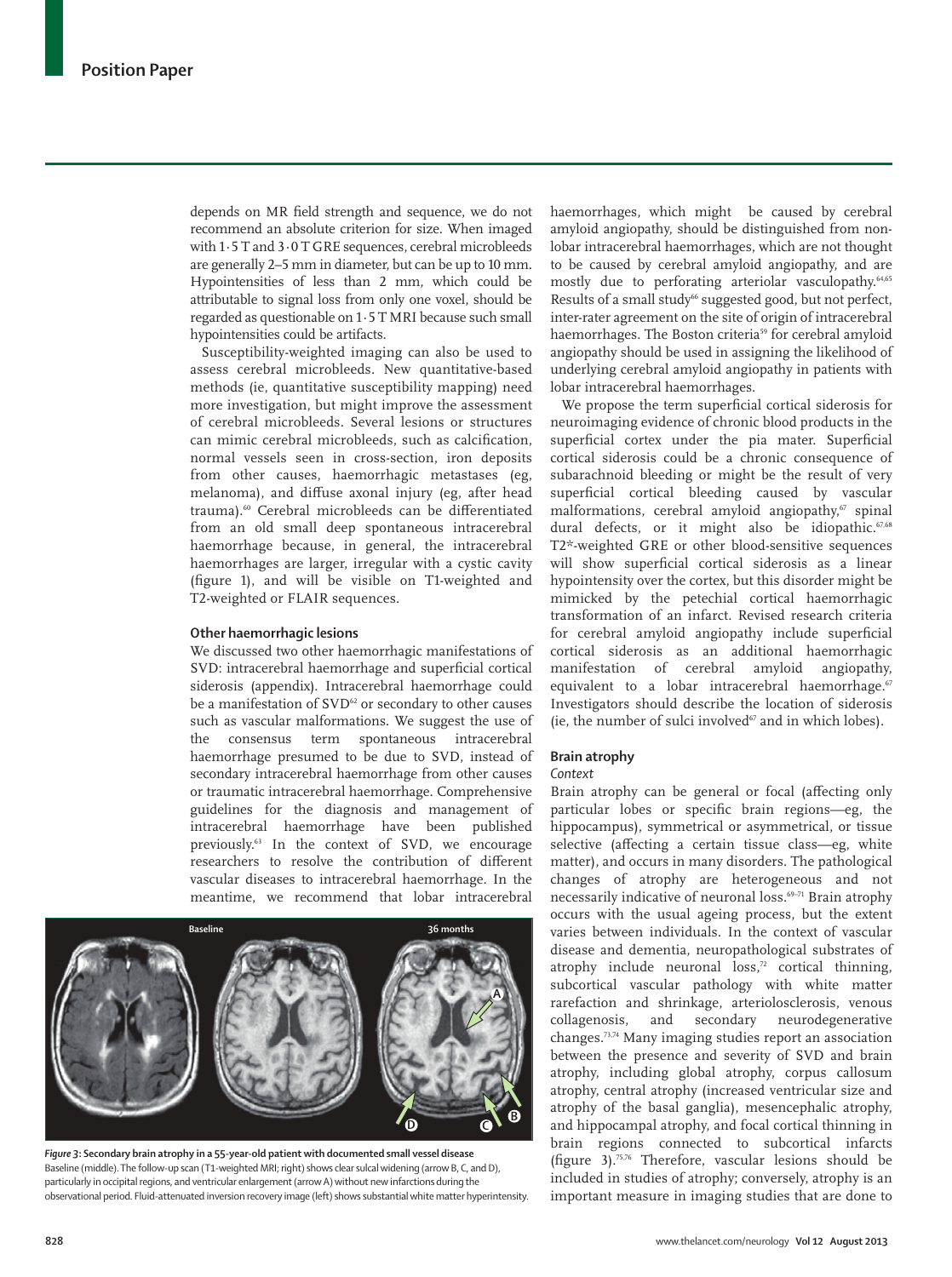|                                                                                                                         | Purpose*                                                                                                                                                                           | Orientation                                       | Target-slice<br>thickness and in-<br>plane resolution                          | Comment                                                                                                                                                                        |  |  |
|-------------------------------------------------------------------------------------------------------------------------|------------------------------------------------------------------------------------------------------------------------------------------------------------------------------------|---------------------------------------------------|--------------------------------------------------------------------------------|--------------------------------------------------------------------------------------------------------------------------------------------------------------------------------|--|--|
| Minimum essential sequences—eg, for clinical or large-scale epidemiological studies, available on most MRI scanners     |                                                                                                                                                                                    |                                                   |                                                                                |                                                                                                                                                                                |  |  |
| T1-weighted                                                                                                             | Important for discriminating lacunes from dilated perivascular 2D axial, sagittal,<br>spaces; for discriminating grey from white matter, and for<br>studying brain atrophy         | or coronal                                        | $3-5$ mm, and 1 mm<br>$\times$ 1 mm                                            | At least one sequence in sagittal or coronal plane is<br>helpful to visualise full extent and orientation of lesions                                                           |  |  |
| <b>DWI</b>                                                                                                              | The most sensitive sequences for acute ischaemic lesions;<br>positive for up to several weeks after cerebrovascular event                                                          | 2D axial                                          | $3-5$ mm, and 2 mm<br>$\times$ 2 mm                                            | Reduced signal on apparent diffusion coefficient map<br>helps to discriminate recent lesions from old lesions                                                                  |  |  |
| T2-weighted                                                                                                             | To characterise brain structure; to differentiate lacunes from<br>white matter hyperintensities and perivascular spaces; to<br>identify old infarcts                               | 2D axial                                          | $3-5$ mm, and 1 mm $\cdot$<br>$\times$ 1 mm                                    |                                                                                                                                                                                |  |  |
| <b>FLAIR</b>                                                                                                            | To identify white matter hyperintensities and established<br>cortical or large subcortical infarcts; to differentiate white<br>matter lesions from perivascular spaces and lacunes | 2D axial                                          | $3-5$ mm, and 1 mm $\cdot$<br>$\times$ 1 mm                                    |                                                                                                                                                                                |  |  |
| T2*-weighted GRE                                                                                                        | To detect haemorrhage, cerebral microbleeds, siderosis; for<br>measurement of intracranial volume                                                                                  | 2D axial                                          | 3–5 mm, and 1 mm<br>$\times$ 1 mm                                              | Only reliable routine sequence for detection of<br>haemorrhage                                                                                                                 |  |  |
|                                                                                                                         | Other routine sequences, available on most MR scanners                                                                                                                             |                                                   |                                                                                |                                                                                                                                                                                |  |  |
| Proton density-weighted                                                                                                 | To detect white matter hyperintensities, infarcts, perivascular<br>spaces (with T2-weighted dual echo), or other pathologies                                                       | 2D axial                                          | 3-5 mm, and 2 mm<br>$\times$ 2 mm                                              | Mostly replaced by FLAIR                                                                                                                                                       |  |  |
| <b>MRA</b>                                                                                                              | To detect stenosis of vertebral, basilar, internal carotid, middle Post-contrast or<br>cerebral, anterior cerebral, or posterior cerebral artery, or other<br>pathologies          | 3D time-of-flight<br>for intracranial<br>arteries | 3D, axial, coronal,<br>sagittal<br>reconstruction;<br>1 mm isotropic<br>voxels | Only large vessels visible at 1.5 T or 3.0 T; see below for<br>perforating arterioles                                                                                          |  |  |
|                                                                                                                         | Sequences commonly available on commercial clinical MR scanners; at present, used more for research studies, but some techniques are increasingly used in clinical protocols       |                                                   |                                                                                |                                                                                                                                                                                |  |  |
| DTI with six-gradient<br>direction diffusion<br>encoding                                                                | To diagnose recent infarct; measurement of mean diffusivity<br>and fractional anisotropy                                                                                           | 2D axial                                          | $\times$ 2 mm                                                                  | 3-5 mm, and 2 mm More detailed characterisation than with DWI;<br>acquisition time is double that for DWI                                                                      |  |  |
| SWI or equivalent                                                                                                       | Very sensitive to haemosiderin, measurement of intracranial<br>volume                                                                                                              | 2D or 3D axial                                    | 2D: 3-5 mm, and<br>$2$ mm $\times$ 2 mm;<br>3D: 1 mm isotropic<br>voxels       | Enables visualisation of more cerebral microbleeds than<br>T2*-weighted GRE imaging and is more sensitive to<br>artifacts including motion                                     |  |  |
| Research-only sequences; require research expertise                                                                     |                                                                                                                                                                                    |                                                   |                                                                                |                                                                                                                                                                                |  |  |
| Isotropic volumetric T2-<br>weighted                                                                                    | To display fine detail of perivascular spaces                                                                                                                                      | 3D axial                                          | 1 mm isotropic<br>voxels                                                       | Allows post-acquisition reformatting; could potentially<br>replace 2D T2-weighted imaging if signal-to-noise ratio<br>is adequate                                              |  |  |
| Isotropic volumetric 3D T1-<br>weighted (eg, MP-RAGE)                                                                   | Provides improved global and regional volumetric brain<br>measurements                                                                                                             | 3D axial                                          | 1 mm isotropic<br>voxels                                                       | Allows post-acquisition reformatting; could potentially<br>replace 2D T1-weighted imaging if signal-to-noise ratio<br>is adequate                                              |  |  |
| Isotropic volumetric FLAIR                                                                                              | Enables identification of white matter hyperintensities; used<br>for imaging cortical or subcortical infarcts                                                                      | 3D axial                                          | 1 mm isotropic<br>voxels                                                       | Allows post-acquisition reformatting; could potentially<br>replace 2D FLAIR imaging if signal-to-noise ratio is<br>adequate; more homogeneous CSF suppression                  |  |  |
| Advanced DTI with more<br>than six-direction diffusion<br>encoding (eg, 32 or more<br>diffusion-encoding<br>directions) | Provides refined and superior quantitative measurements of<br>microscopic tissue changes                                                                                           | 2D axial                                          | $3-5$ mm, and<br>$2$ mm $\times$ 2 mm                                          | Allows for tractography, connectome mapping, and<br>more accurate measurements of mean diffusivity and<br>fractional anisotropy                                                |  |  |
| <b>MTR</b>                                                                                                              | To detect demyelination and axonal loss                                                                                                                                            | 2D axial                                          | $3-5$ mm, and 1 mm<br>$\times$ 1 mm                                            | Experience in acquisition and interpretation needed;<br>involves two measurements (with and without<br>magnetisation transfer-pulse)                                           |  |  |
| T1 mapping                                                                                                              | To measure water content of tissue                                                                                                                                                 | Axial                                             | $3-5$ mm, and 2 mm<br>$\times$ 2 mm                                            | Experience in acquisition and interpretation needed                                                                                                                            |  |  |
| Permeability imaging                                                                                                    | To estimate permeability of the blood-brain barrier                                                                                                                                | Axial; sequential<br>before and after<br>contrast | 3-5 mm, and 2 mm<br>$\times$ 2 mm                                              | Intravenous contrast injection needed; involves<br>complex image processing; methods improving rapidly                                                                         |  |  |
| ASL perfusion imaging                                                                                                   | To measure tissue perfusion; quantitative, with assumptions                                                                                                                        | 2D axial                                          | $3-5$ mm, and 2 mm<br>$\times$ 2 mm                                            | Complex to set up and run accurately; needs post-<br>processing; optimum processing strategies not yet<br>confirmed; contrast injection not needed                             |  |  |
| DSC)                                                                                                                    | Perfusion imaging (DCE or To semiquantitatively measure blood perfusion in tissue                                                                                                  | 2D axial                                          | $3-5$ mm, and 2 mm<br>$\times$ 2 mm                                            | Needs intravenous injection of contrast agent and<br>post-processing; optimum acquisition and processing<br>not yet confirmed for T1 (DCE) or T2*-weighted (DSC)<br>approaches |  |  |
|                                                                                                                         |                                                                                                                                                                                    |                                                   |                                                                                | (Continues on next page)                                                                                                                                                       |  |  |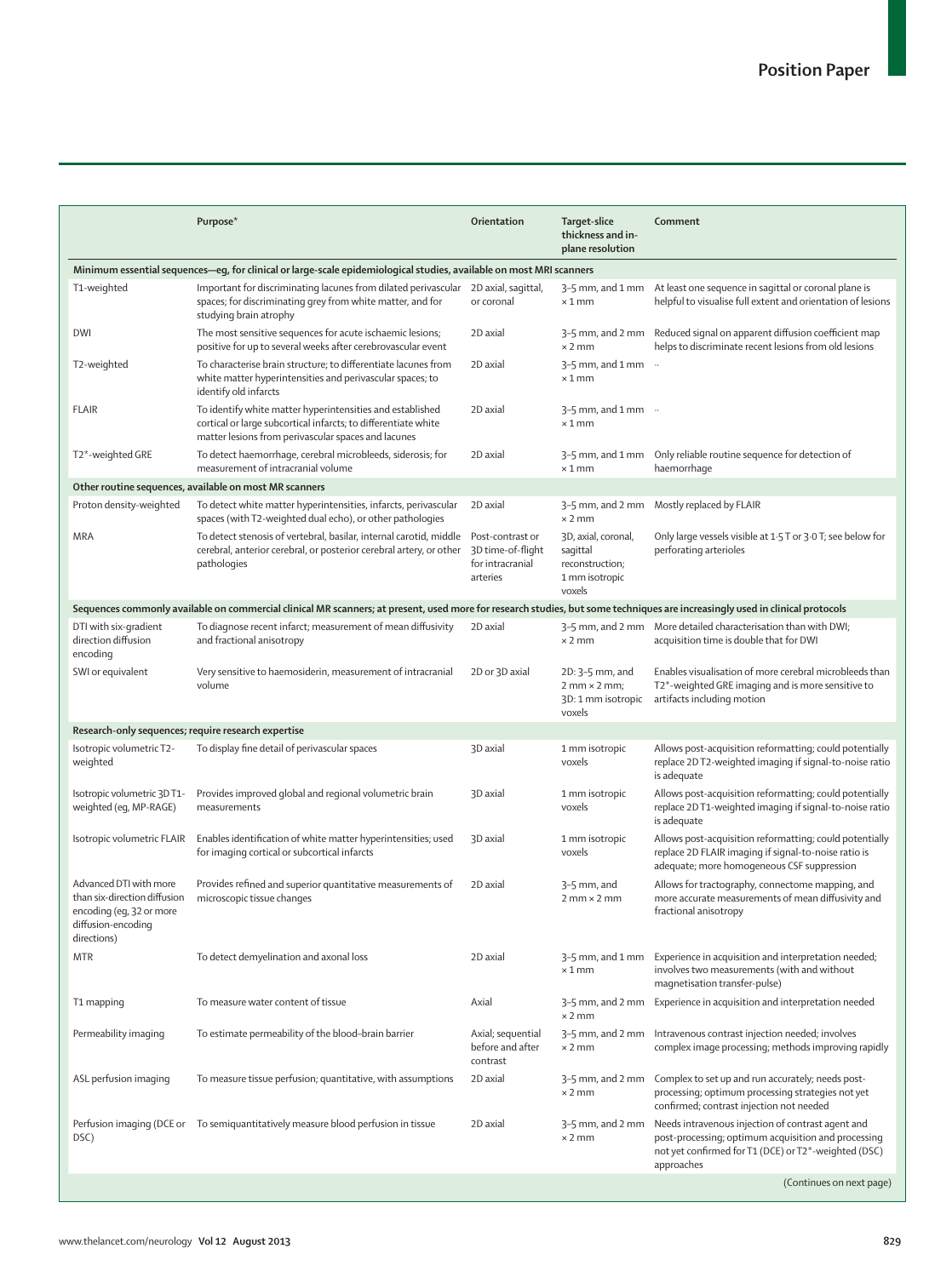|                                         | Purpose*                                                                                                       | Orientation                   | Target-slice<br>thickness and in-<br>plane resolution                                   | Comment                                                                                                                                      |  |  |
|-----------------------------------------|----------------------------------------------------------------------------------------------------------------|-------------------------------|-----------------------------------------------------------------------------------------|----------------------------------------------------------------------------------------------------------------------------------------------|--|--|
| (Continued from previous page)          |                                                                                                                |                               |                                                                                         |                                                                                                                                              |  |  |
| fMRI                                    | To measure brain function in response to tasks or stimuli, or at 2D axial<br>rest for default mode networks    |                               | $3-5$ mm, and 2 mm<br>$\times$ 2 mm                                                     | Complex set-up, acquisition, and processing                                                                                                  |  |  |
| <b>OSM</b>                              | To provide quantitative measures of susceptibility changes,<br>independent of scanner or acquisition variables | 2D or 3D axial                | $2D: 3-5$ mm, and<br>$2 \text{ mm} \times 2 \text{ mm}$<br>3D: 1 mm isotropic<br>voxels | Uses an SWI-like acquisition, but needs very complex<br>post-processing methods; post-processing strategies<br>currently under investigation |  |  |
| Microatheroma and<br>arteriolar imaging | To visualise perforating arteriolar anatomy and atheroma                                                       | Uncertain,<br>emerging method | Uncertain,<br>emerging method                                                           | Promising experimental approach that needs a scanner<br>that is more than 3.0 T                                                              |  |  |
|                                         |                                                                                                                |                               |                                                                                         |                                                                                                                                              |  |  |

DWI=diffusion-weighted imaging. FLAIR=fluid-attenuated inversion recovery. GRE= gradient-recalled echo. MRA=magnetic resonance angiography. DTI=diffusion tensor imaging. SWI=susceptibility-weighted imaging. MP-RAGE=magnetisation-prepared rapid acquisition with gradient echo. MTR=magnetisation transfer ratio. ASL=arterial spin labelling. DCE=dynamic contrast-enhancement. DSC=dynamic susceptibility contrast. fMRI=functional MRI. QSM=quantitative susceptibility mapping. \*MRI at 3·0 T is preferred to 1·5 T. However, these standards are listed as minimum and essential to research-only applications. These categories are not absolute; purposes are variable, and will vary with investigators' interest, expertise, and available technology.

*Table 2:* **Proposed image acquisition standards for neuroimaging of small vessel disease**

assess the burden of vascular damage in the brain, and atrophy is thought to mediate, at least partially, the effects of vascular lesions on cognition. $77-79$ 

## *Terminology*

Our systematic review of studies on SVD and atrophy revealed the use of many synonymous terms, including atrophy, brain volume, volume loss, and others. We propose the consensus term brain atrophy. We also propose that studies should use unambiguous terms about whether the atrophy assessment was crosssectional or longitudinal, and should avoid terms such as accelerated atrophy or brain volume loss in crosssectional studies in favour of more atrophy or lower brain volume, respectively. When discussing atrophy, investigators should be clear about the specific brain volumes they have measured and should include the brain subregion in their description—eg, hippocampal atrophy.

#### *Defi nitions*

We define brain atrophy in the context of SVD on imaging as a lower brain volume that is not related to a specific macroscopic focal injury such as trauma or infarction (panel 1). Tissue loss is assumed from the enlargement of peripheral (sulcal) and central (ventricular) CSF spaces in relation to intracranial volume and other measures (figure 3). However, ideally, such assumptions should be formally confirmed with longitudinal observation. Tissue loss from discrete focal lesions, such as cortical infarcts, is easier to see on cross-sectional imaging, and should not be confused with generalised global or regional brain atrophy that is probably secondary to a diffuse process.

## **Other vascular lesions**

These consensus standards focus on SVD. However, other vascular lesions can also be seen on imaging, particularly in elderly individuals and in those with cognitive impairment. These include ischaemic lesions unrelated to SVD, intracerebral haemorrhage from other causes, subarachnoid haemorrhage, subdural haematoma, vascular malformations, and large artery ischaemic disease. These features are discussed in detail in the appendix.

## **Advised minimum standards and parameters for imaging of SVD Image acquisition**

If no contraindications are known, MRI, rather than CT, is preferred for research and routine clinical use because it has higher sensitivity and specificity for detecting most manifestations of SVD (table 2). A field strength of  $3.0$  T might be preferred, but images from modern 1·5 T MRI scanners are often of a similarly high definition,<sup>80</sup> and are therefore acceptable; 1·5 T systems are also more widely available than 3·0 T systems, an important consideration for multicentre studies. Imaging sequences should be optimised for field strength and scanner configuration. If CT is used to image SVD, investigators should obtain a thin-section volume sequence, without contrast, covering the whole brain, and using a brain parenchymal algorithm and axial 5 mm reconstructions. However, CT is no longer recommended, except possibly in large-scale epidemiological studies, or if MRI is not available or is too expensive.

For MRI, the minimum acceptable examination should include axial diffusion-weighted imaging (and apparent diffusion coefficient map), FLAIR, T2-weighted, and T2\*-weighted GRE or susceptibilityweighted imaging, and T1-weighted imaging. The diffusion-weighted imaging sequence is very important for identification of recent infarcts—eg, when used in patients with symptoms. MRI with diffusion-weighted imaging should be considered the reference standard for recent small subcortical infarcts, although results might be falsely negative in some cases.16 The combination of clinical syndrome plus MRI results but without diffusion-weighted imaging, or clinical syndrome plus CT results, is not optimal; clinical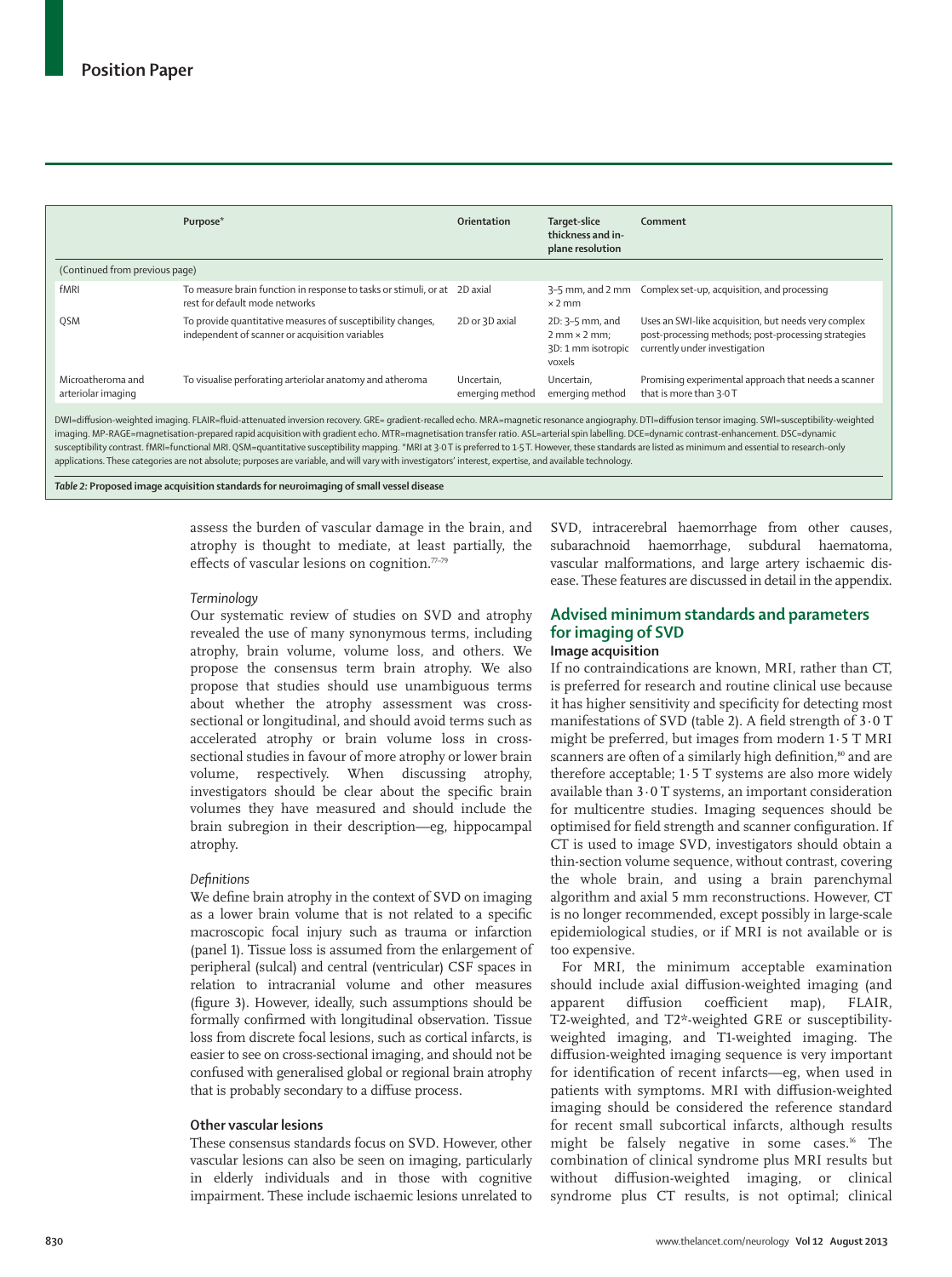syndrome alone is the least reliable method of assessment.81 The use of one sequence (usually T1-weighted MRI) in the coronal or sagittal plane instead of the axial plane helps to visualise the correct lesion dimensions (appendix). Slice thickness should be 5 mm or less, ideally with no gap; in-plane resolution should be 1 mm by 1 mm or better. Whole-brain coverage is recommended for all sequences to achieve optimum image analysis. Three-dimensional T1 weighted thin-section isotropic sequences are now widely available and quick and can be reformatted on thicker slices for ease of viewing in multiple planes; this sequence also allows anatomical coregistration and quantification of brain volume. The Alzheimer's Disease Neuroimaging Initiative has validated threedimensional magnetisation prepared T1-weighted sequence protocols for the major scanner types at 1·5 T and 3·0 T; sequence protocols are freely available**.**

For a comprehensive research MRI protocol for SVD, investigators should consider use of higher-resolution MRI than the sequences specified above, and use volume acquisitions to allow for volumetric whole-brain imaging with near-isotropic resolution. These three-dimensional acquisitions are now possible on most scanners for

For more on the **Alzheimer's Disease Neuroimaging Initiative** please see http://www. adni-info.org

|                                          | <b>Measures of interest</b>                                                                                                                                                                                                                           | Qualitative analysis standards                                                                                                                                                                                                                                                                                                                                         | Quantitative analysis<br>standards                                                                                                                                                                                                                                                                                                         | Study design                                                                                                                                                                                                                                                                                                                   | Accuracy, reliability,<br>feasibility                                                                                                                                                                                                                                                                                                                                   | <b>General comment</b>                                                                                                                                                                                                                                                                         |
|------------------------------------------|-------------------------------------------------------------------------------------------------------------------------------------------------------------------------------------------------------------------------------------------------------|------------------------------------------------------------------------------------------------------------------------------------------------------------------------------------------------------------------------------------------------------------------------------------------------------------------------------------------------------------------------|--------------------------------------------------------------------------------------------------------------------------------------------------------------------------------------------------------------------------------------------------------------------------------------------------------------------------------------------|--------------------------------------------------------------------------------------------------------------------------------------------------------------------------------------------------------------------------------------------------------------------------------------------------------------------------------|-------------------------------------------------------------------------------------------------------------------------------------------------------------------------------------------------------------------------------------------------------------------------------------------------------------------------------------------------------------------------|------------------------------------------------------------------------------------------------------------------------------------------------------------------------------------------------------------------------------------------------------------------------------------------------|
| Recent small<br>subcortical<br>infarct   | Number (multiplicity<br>might indicate other<br>causes); <sup>85,86</sup> size<br>(maximum diameter);<br>volume; location<br>(anatomical region,<br>vascular territory); shape<br>(round, ovoid, tubular);<br>swelling (indicates recent,<br>not old) | Various coding schemes available for<br>location: anatomical (eq, centrum<br>semiovale, corona radiata, basal<br>ganglia, thalamus, internal capsule,<br>external capsule, optic radiation,<br>cerebellum, and brainstem), and the<br>vascular territory (eq, middle cerebral<br>artery, posterior cerebral artery,<br>internal carotid artery, and basilar<br>artery) | Possible, but<br>impractical for size and<br>volume                                                                                                                                                                                                                                                                                        | Cross-sectional and<br>longitudinal: recent small<br>subcortical infarcts are<br>typically detected in the<br>setting of an acute clinical<br>event, but can also be an<br>incidental finding                                                                                                                                  | Easy to identify on DWI,<br>reliability depends on time<br>between infarct and<br>imaging; more difficult<br>when using other<br>sequences or CT without<br>longitudinal data                                                                                                                                                                                           | Mimics include acute<br>inflammatory multiple<br>sclerosis plaques; acute<br>lesions generally have<br>increased signal on DWI<br>and reduced signal on<br>apparent diffusion<br>coefficient images                                                                                            |
| Lacune of<br>presumed<br>vascular origin | Number (one or many);<br>size (maximum<br>diameter); shape (round,<br>ovoid, tubular, other);<br>location (anatomical<br>region); evidence of<br>previous haemorrhage;<br>ex-vacuo effect                                                             | Various coding schemes available for<br>shape and location: anatomical<br>(eq, lentiform nucleus, thalamus,<br>internal capsule, centrum semiovale,<br>brainstem); prominent ex-vacuo<br>effect indicates lesion was originally<br>larger (eg, striatocapsular infarct) <sup>20</sup>                                                                                  | Protocols for<br>quantitative<br>measurement<br>available, need manual<br>correction                                                                                                                                                                                                                                                       | Cross-sectional and<br>longitudinal: particular<br>care is needed to<br>differentiate lacunes from<br>perivascular spaces;<br>longitudinal: difference in<br>imaging helps to identify<br>incident lacunes                                                                                                                     | Differentiation from<br>perivascular spaces can be<br>difficult; high observer<br>agreement should be<br>achieved before<br>undertaking actual ratings                                                                                                                                                                                                                  | Hypointense rim on<br>T2*-weighted imaging<br>suggests previous small<br>deep haemorrhage                                                                                                                                                                                                      |
| White matter<br>hyperintensity           | Volume; location<br>(anatomical region);<br>number                                                                                                                                                                                                    | Various coding schemes available for<br>anatomical location<br>(eq, periventricular,<br>deep, subcortical, brainstem; or<br>centrum semiovale, corona radiata,<br>internal capsule, external<br>capsule, optic radiation, brainstem; or<br>frontal, temporal, parietal, occipital)                                                                                     | Various visual rating<br>scores <sup>87-92</sup> and protocols<br>for quantitative<br>measurement <sup>93,94-97</sup> are<br>available; the two<br>approaches are<br>complementary; <sup>82,83</sup><br>outputs should be<br>visually reviewed by an<br>experienced rater for<br>mimics, artifacts, focal<br>infarcts, and<br>mislabelling | Cross-sectional and<br>longitudinal: consider<br>masking recent small<br>subcortical lesions,<br>lacunes, and perivascular<br>spaces when measuring<br>volume of white matter<br>hyperintensity to avoid<br>inflating the volume;<br>longitudinal: difference<br>imaging might help to<br>identify new white matter<br>lesions | Inter-rater and intra-rater<br>reliability for both<br>qualitative and<br>quantitative analysis of<br>white matter<br>hyperintensity is high if<br>done by trained raters,<br>with intraclass correlation<br>coefficients generally<br>above 0.90; visual rating<br>scores might have ceiling<br>or floor effect so<br>performance can differ<br>with extent of disease | Careful visual checking is<br>needed at all stages of<br>computational analysis to<br>avoid difficulties from<br>excess lesion distortion by,<br>for example, bias field<br>correction; regular<br>recalibration against<br>standard examples is<br>needed in rating large<br>numbers of scans |
| Perivascular<br>space                    | Number (multiplicity);<br>location (anatomical<br>region); size (maximum<br>diameter); shape                                                                                                                                                          | Anatomical: midbrain, hippocampus,<br>basal ganglia, centrum semiovale                                                                                                                                                                                                                                                                                                 | Visual scores used to<br>rate number of lesions<br>in basal ganglia,<br>centrum semiovale,<br>midbrain; <sup>42,45,46</sup> various<br>threshold-based<br>methods are in<br>development                                                                                                                                                    | Cross-sectional: consider<br>masking perivascular<br>spaces when measuring<br>volume of white matter<br>hyperintensity, although<br>this might be difficult;<br>longitudinal: little<br>experience                                                                                                                             | Difficult to determine,<br>especially when numerous,<br>and in the presence of<br>white matter<br>hyperintensities                                                                                                                                                                                                                                                      | Can be difficult to<br>distinguish from lacunes;<br>giant perivascular spaces<br>can be greater than 2 cm,<br>and are most commonly<br>located below the<br>putamen                                                                                                                            |
| Cerebral<br>microbleed                   | Number (few or<br>multiple); location (lobar,<br>deep, or infratentorial;<br>anatomical region); size                                                                                                                                                 | Some semi-automated approaches<br>segment cerebral microbleeds as an<br>extra tissue class or radial symmetry<br>and mask areas of mineralisation, 98,99<br>but these are experimental at<br>present, and need validation                                                                                                                                              | Several visual scores are<br>available; <sup>60,100,101</sup> no<br>methods available for<br>automated detection                                                                                                                                                                                                                           | Cross-sectional and<br>longitudinal: consider use<br>of visual scores;<br>longitudinal: no specific<br>scores available for<br>longitudinal studies                                                                                                                                                                            | Inter-rater agreement for<br>the presence or absence of<br>one or two microbleeds<br>varies, but agreement<br>(ie, 0.8) between the<br>numbers of microbleeds is<br>reasonable; reliability can<br>be improved through the<br>use of standardised<br>scales <sup>60,100.101</sup>                                                                                       | Lobar and deep cerebral<br>microbleeds might have<br>different risk factors and<br>causes (eq, lobar cerebral<br>microbleeds are associated<br>with cerebral amyloid<br>angiopathy)<br>(Continues on next page)                                                                                |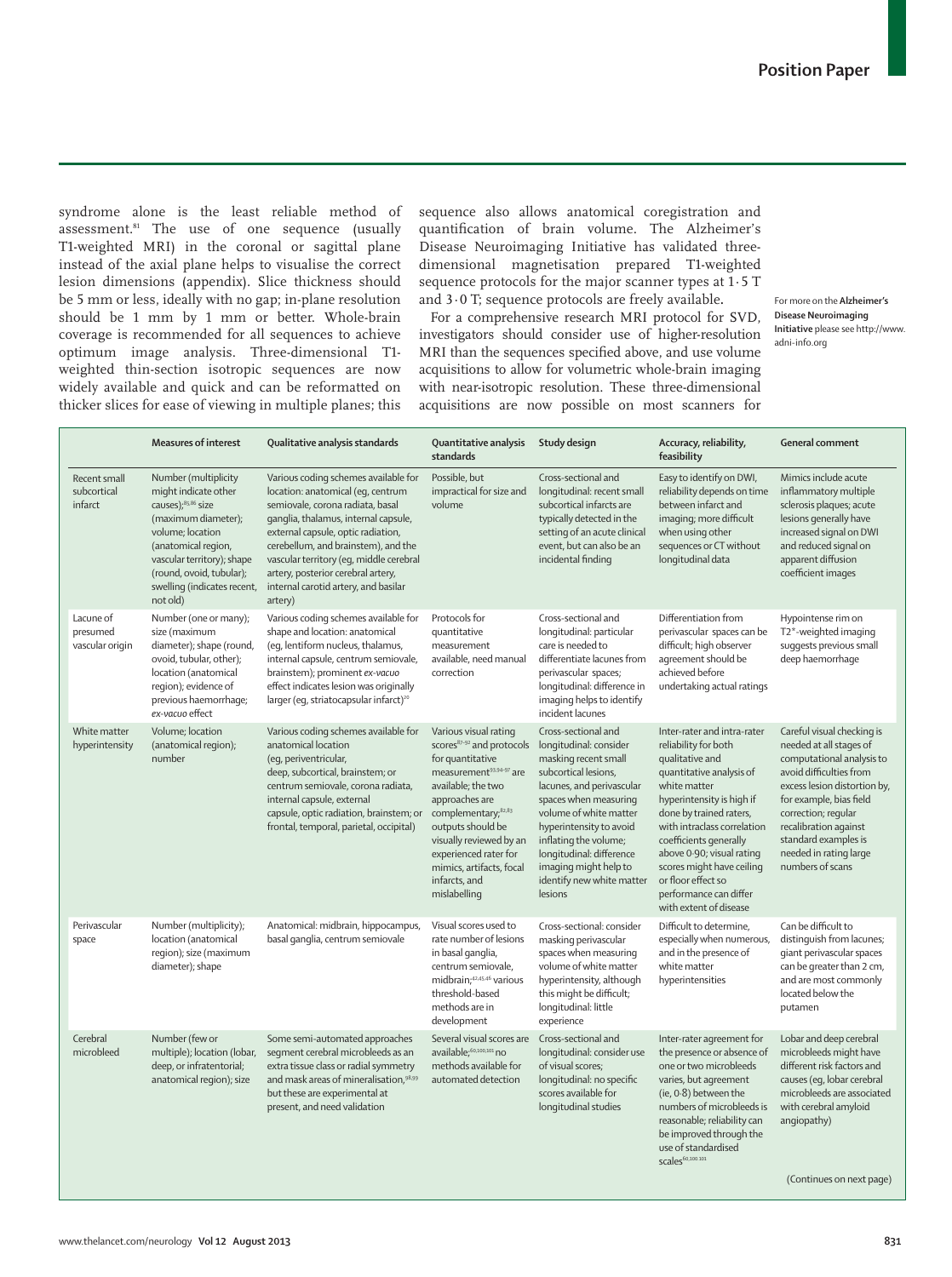|                                                                                        | <b>Measures of interest</b>                                                                                                                                                                                                                                                                              | Qualitative analysis standards                                                                                                                                                     | Quantitative analysis<br>standards                                                                                                                                                                                                                                                                                                                                                                                                                                                        | Study design                                                                                                                                                                                                                                                                                                                                                                                                                                                                                                                                                | Accuracy, reliability,<br>feasibility                                                                                                                                                                                                                                                                                                                  | <b>General comment</b>                                                                                                                                                                                                                   |  |
|----------------------------------------------------------------------------------------|----------------------------------------------------------------------------------------------------------------------------------------------------------------------------------------------------------------------------------------------------------------------------------------------------------|------------------------------------------------------------------------------------------------------------------------------------------------------------------------------------|-------------------------------------------------------------------------------------------------------------------------------------------------------------------------------------------------------------------------------------------------------------------------------------------------------------------------------------------------------------------------------------------------------------------------------------------------------------------------------------------|-------------------------------------------------------------------------------------------------------------------------------------------------------------------------------------------------------------------------------------------------------------------------------------------------------------------------------------------------------------------------------------------------------------------------------------------------------------------------------------------------------------------------------------------------------------|--------------------------------------------------------------------------------------------------------------------------------------------------------------------------------------------------------------------------------------------------------------------------------------------------------------------------------------------------------|------------------------------------------------------------------------------------------------------------------------------------------------------------------------------------------------------------------------------------------|--|
|                                                                                        | (Continued from previous page)                                                                                                                                                                                                                                                                           |                                                                                                                                                                                    |                                                                                                                                                                                                                                                                                                                                                                                                                                                                                           |                                                                                                                                                                                                                                                                                                                                                                                                                                                                                                                                                             |                                                                                                                                                                                                                                                                                                                                                        |                                                                                                                                                                                                                                          |  |
| Brain atrophy                                                                          | Whole brain should be<br>adjusted for intracranial<br>volume; regional<br>(hippocampus, specific<br>qyri, lobes should be<br>adjusted for whole-brain<br>volume); cortical or<br>subcortical; superficial or<br>deep (sulcal or ventricular<br>enlargement; whole-<br>brain volume adjustment<br>needed) | If scans are not suitable for<br>volumetric techniques or if such<br>techniques are not available,<br>qualitative rating scales could provide<br>an alternative <sup>102,103</sup> | Automated or semi-<br>automated<br>quantitative methods<br>are preferred but visual<br>checking and manual<br>editing are commonly<br>needed to avoid<br>including the orbits and<br>excluding the<br>brainstem from the<br>whole-brain<br>volume; <sup>69,93,104</sup> regional<br>or subregional brain<br>volume computational<br>methods are in<br>development, but their<br>reliability, especially in<br>individuals with<br>disease, is still to be<br>determined <sup>78,105</sup> | Cross-sectional: brain<br>atrophy can be estimated<br>by comparison with the<br>inner-skull volume (an<br>estimate of maximum<br>brain size in patients at<br>around age 20 years); all<br>intracranial contents must<br>be included in the<br>intracranial volume.<br>including veins and<br>meninges, which expand<br>into space left by shrinking<br>brain; <sup>76</sup> longitudinal: serial<br>brain volumes can be<br>measured; a registration-<br>based approach is<br>preferred, although the<br>discipline is advancing<br>rapidly <sup>106</sup> | Computational approaches<br>have high reliability; visual<br>rating is more varied but<br>can be improved with<br>reference to a standard<br>visual template; <sup>103</sup><br>subcortical and cortical<br>vascular lesions affect the<br>reliability of automated<br>volumetric techniques,79<br>particularly in subjects with<br>a high lesion load | Consider masking recent<br>small subcortical lesions.<br>lacunes, and perivascular<br>space when measuring<br>brain volume; <sup>78,105</sup> specific<br>standards are emerging<br>for hippocampal volume<br>measurement <sup>107</sup> |  |
| DWI=diffusion-weighted imaging.                                                        |                                                                                                                                                                                                                                                                                                          |                                                                                                                                                                                    |                                                                                                                                                                                                                                                                                                                                                                                                                                                                                           |                                                                                                                                                                                                                                                                                                                                                                                                                                                                                                                                                             |                                                                                                                                                                                                                                                                                                                                                        |                                                                                                                                                                                                                                          |  |
| Table 3: Proposed analysis standards for neuroimaging features of small vessel disease |                                                                                                                                                                                                                                                                                                          |                                                                                                                                                                                    |                                                                                                                                                                                                                                                                                                                                                                                                                                                                                           |                                                                                                                                                                                                                                                                                                                                                                                                                                                                                                                                                             |                                                                                                                                                                                                                                                                                                                                                        |                                                                                                                                                                                                                                          |  |

T1-weighted, T2-weighted, GRE, and FLAIR techniques. Other high-resolution sequences sensitive to paramagnetic content, such as susceptibility-weighted imaging and equivalents, should be considered for three-dimensional image acquisition, although these sequences increase the presence of artifacts. Diffusion tensor imaging builds on findings with diffusion-weighted imaging, and should be used in research protocols. Diffusion tensor imaging is<br>useful in the assessment of surrogates for assessment of surrogates for microarchitectural integrity in normal-appearing and lesional white matter, in the determination of structural connectivity of white matter, and in tractography. For quantitative volumetric assessments of atrophy, we advise a high-resolution (1·0 mm to 1·5 mm isotropic voxels) T1 weighted sequence with good grey–white matter differentiation. Other MR measurements show promise for imaging of SVD in research, including measurements of perfusion, magnetisation transfer, blood–brain barrier permeability, vascular reactivity, metabolites, and microatheroma in perforating arterioles.

## **Image analysis**

Qualitative (visual rating) and quantitative (computational analysis) methods are established or are emerging for all lesion types. For some of the lesions, qualitative and quantitative approaches are closely related,<sup>82,83</sup> and both have advantages and disadvantages that should be considered in the design of any study of SVD (appendix).

For all lesion types, observers should be trained in neuroimaging interpretation, and specifically how to recognise lesions of SVD. If possible, particularly in trials or large observational studies, images should be rated centrally by one or a few experienced raters. In studies with more than one rater, inter-rater reliability should be assessed. Observers should have good knowledge of normal neuroanatomy to measure global and regional atrophy. Observers should train on established training sets, and should aim for high observer agreement before taking actual measurements. Regular recalibration against standard examples is useful to maintain consistency when rating large numbers of scans or when rating images from different sessions.

When investigators use automated computational methods for analysis, we emphasise that the accuracy of each individual's results should be visually confirmed by a trained observer. This validation step is crucial for studies of SVD because automated methods have not been developed for the disorder, and there is a high risk of misclassification of lesions, especially when unfamiliar pulse sequences are used or scanners are upgraded. Known examples to avoid are the misclassification of white matter hyperintensities as normal grey matter, of lacunes as ventricle or white matter hyperintensity, or of small subcortical infarcts as white matter hyperintensities.<sup>84</sup> For several of these misclassifications, manual correction will be needed  $78,85$ 

For small numbers of discrete lesions, such as recent small subcortical infarcts, lacunes, and microbleeds, we recommend that the location of each lesion and the total number of lesions are recorded. At minimum, we recommend recording of the number of lesions in each of the following brain subregions, on both the right and left sides: cerebral cortex (divided by lobe), corona radiata and centrum semiovale, putamen, globus pallidus, thalamus, internal capsule, external capsule, brainstem, and cerebellum (table 3, appendix).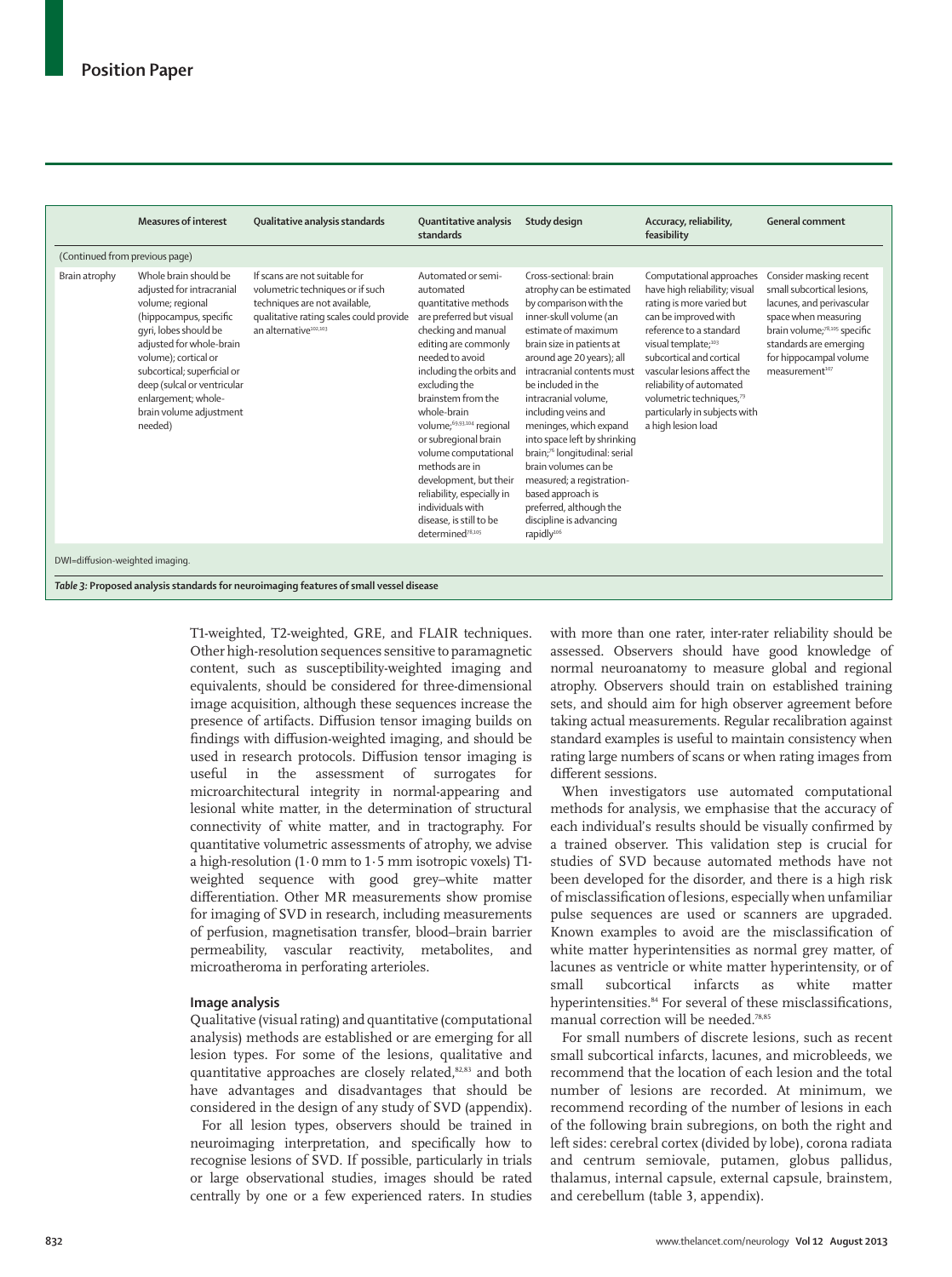## **Reporting standards for vascular findings on neuroimaging**

Vascular findings from neuroimaging should be reported according to standards established by the Equator Network for observational studies, epidemiological studies, diagnostic test assessments, or randomised clinical trials. Additionally, we suggest specific points that will help in the progression and standardisation of future research with imaging (panel 2). We encourage investigators to use the terms and definitions proposed in future studies. Where possible, studies with visual

rating scales should use established and widespread rating scales so that studies are comparable and metaanalyses can be done.

## **Future developments and challenges**

Advances in the technology for imaging, as well as in novel protocols for image acquisition and post-processing, have improved imaging of the various manifestations of SVD. These advances have the potential to help explain the role of SVD in neurodegenerative disease and to identify new mechanisms of disease. Examples of promising technology

#### *Panel 2:* **Proposed reporting standards for neuroimaging studies of small vessel disease**

## **Demographic details of the research participants and reference population**

- Proportions of individuals with vascular risk factors and how these were measured.
- Proportions of individuals with stroke and its subtypes, as well as other vascular disease.
- Time from disease presentation to imaging and clinical assessments (if relevant).
- Any clinical or imaging observational period with time intervals.
- For studies on cognition or specific physical functions: details of test versions used, who administered them, and their training.
- For cognitive studies: assessment of premorbid cognitive ability and depression.

## **Image acquisition**

- Scanner characteristics (type and manufacturer, field strength, coils, high-order shim and use of shimming routines, quality assurance protocol for scanner and frequency of quality assurance assessment).
- Use of several scanners.
- Change of scanners or change to scanner system during study.
- MRI sequences, acquisition parameters (including as appropriate: repetition time, echo time, inversion time, echo train length), acquisition and reconstruction matrices, field-of-view, slice thickness including gaps and scanning plane, details of selected options (tailored excitation pulses, parallel imaging, flow compensation, preparation pulses, etc), and total acquisition time. If a work-in-progress package is used, provide as much information as possible.

#### **Image analysis and postprocessing**

- Use and qualification of a central analysis facility, or training procedure across several analysis centres.
- Whether analyses were done blinded to initial presentation or to other data (should be specified) that might affect interpretation.
- Details of qualitative visual rating and quantitative computational methods, including the URL if available for download or an appendix describing the method in detail.
- For visual rating scales: whether images were rated centrally by one or a small number of readers; the raters' background

(eg, neurology, psychiatry, neuroradiology, or radiology) and experience; rater reliability (intra-rater and inter-rater).

- For studies using computational image analysis programmes: training of the analysts, any expert supervision, and the background of the expert; repeatability.
- Statistical methods used in data analysis.
- Ideally: sample size estimation.

## **Small vessel disease-specific aspects**

- For recent small subcortical infarcts: specify whether infarcts are symptomatic or not; state the location, size, shape, and number; specify the delay from stroke to imaging; state the proportion with visible acute lesion on diffusion-weighted imaging and fluid-attenuated inversion recovery, plus T2-weighted imaging.
- For lacunes of presumed vascular origin: specify location, size, shape, and number; distinguish haemorrhagic lesions from lacunes; for volumetric methods, state whether lacunes are counted as part of CSF volume, as part of the white matter hyperintensity volume, or as separate lacune volume.
- For white matter hyperintensities of presumed vascular origin: specify whether deep grey matter and brainstem hyperintensities are included (and if so, refer to all hyperintensities collectively); state the rating scale or volume measurement software used and observer reliability; specify whether the white matter hyperintensity volume was adjusted for intracranial or brain volume and how this was done; state whether lacunes were included in white matter hyperintensities or measured separately and whether acute lesions were masked.
- For perivascular spaces: separate perivascular spaces of the basal ganglia and white matter; describe how qualitative aspects (number, location, size, etc) are defined; state the observer reliability of the rating scale.
- For cerebral microbleeds: specify number and distribution divided into lobar, deep, and infratentorial (brainstem and cerebellum); provide full details of image acquisition parameters; specify application of standardised rating scales.
- For atrophy: specify the rating scale or method of volume measurement, whether corrected for intracranial volume, and method used to do this.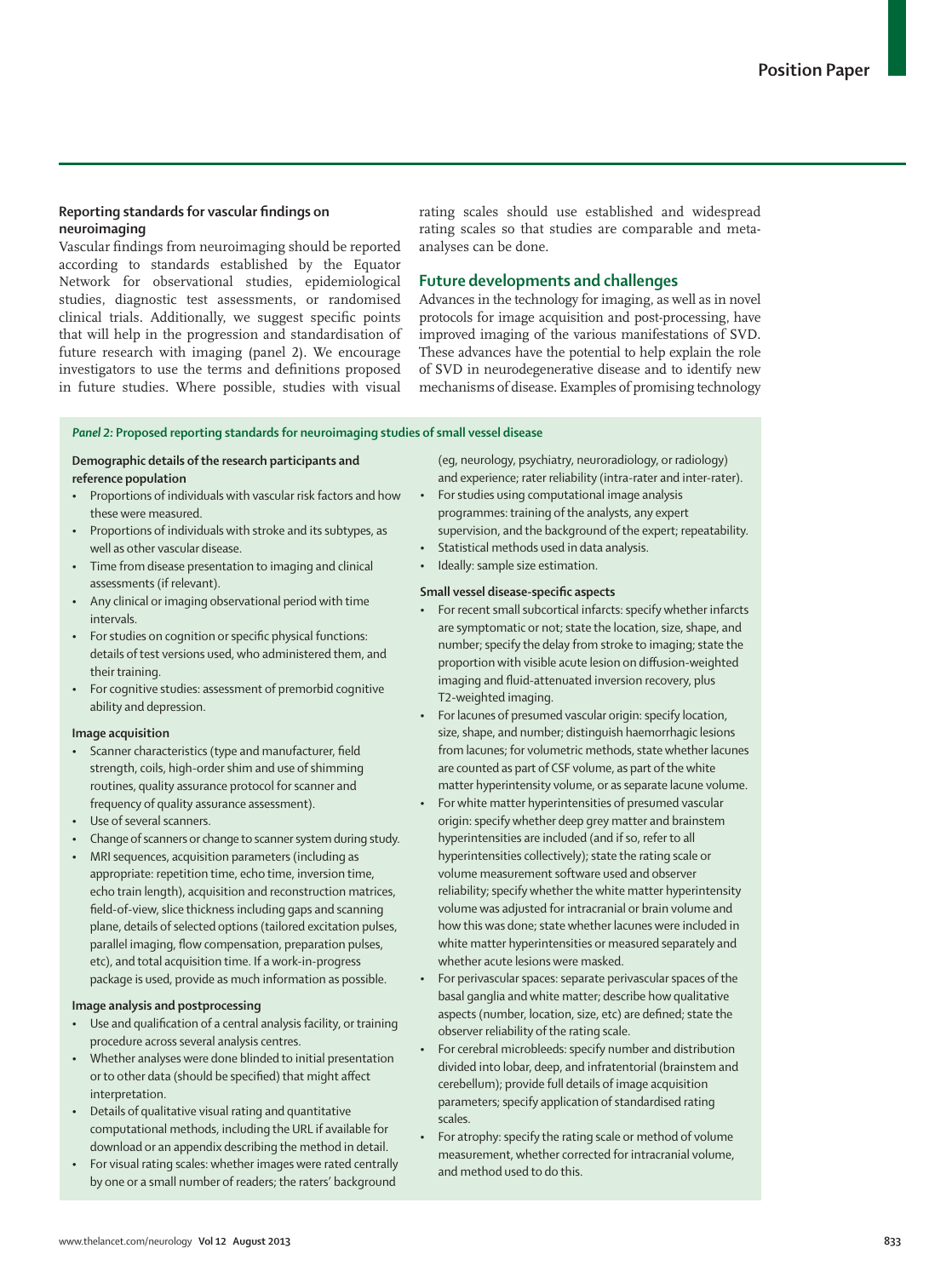## *Panel 3***: Questions to be addressed in the future study of imaging small vessel disease**

## **Recent small subcortical infarct**

- How can causally distinct subtypes (eg, embolic, parent, or branch artery atheroma or intrinsic small vessel disease) be better differentiated with the use of neuroimaging?
- What proportion of infarcts cavitate, become a white matter hyperintensity, or disappear on conventional MRI, and what are the factors that affect infarct conversion between the different states?

## **Lacunes of presumed vascular origin**

- How can methods for distinguishing between lacunes and perivascular spaces be improved?
- How do secondary degenerative changes near lacunes affect their size and shape in the long term?
- How important is the presence of a hyperintense rim when differentiating between lacunes and other small cystic structures-eg, perivascular spaces?

## **White matter hyperintensity of presumed vascular origin**

- How different are the mechanisms and clinical consequences of periventricular white matter hyperintensities and deep white matter hyperintensities? To address this question, clear definitions and standardised protocols are needed to distinguish periventricular white matter hyperintensities from deep white matter hyperintensities.
- How can newer imaging techniques, such as measurement of T1 water content, help to improve characterisation of white matter hyperintensities and determine the effect of white matter hyperintensities on connected brain regions (eg, cortex), and on clinical symptoms?
- Is there pathological or epidemiological justification for distinguishing between hyperintensities in grey matter and those in white matter?

## **Perivascular space**

- What are the mechanisms that cause multiple occurrences of perivascular spaces?
- What is the link between perivascular space diameter and risk factors and potential clinical consequences? Can a perivascular space diameter be identified so that perivascular spaces of greater diameter can be thought of as pathologically enlarged?
- How are perivascular spaces linked to small vessel disease-related vascular and parenchymal lesions?
- How are perivascular spaces linked to brain atrophy and neurodegenerative pathological changes?
- How can the protocols for detecting and quantifying perivascular spaces be improved?
- What are the clinical consequences of perivascular spaces?
- What is the clinical value of assessing perivascular spaces?

## **Cerebral microbleed**

- How do different neurodegenerative or vascular disorders affect the pathology and spatial distribution of microbleeds and their appearance on imaging?
- How reliable, sensitive, or specific is the distribution of cerebral microbleeds as a marker for cerebral amyloid angiopathy or hypertension?
- What is the predictive value of imaging cerebral microbleeds when investigating cognitive and functional decline?
- What is the clinical value of imaging of cerebral microbleeds to guide treatment decisions (eg, thrombolysis and antithrombotic therapy)?
- How do results from different protocols for imaging and quantifying microbleeds compare, and how can findings made using different protocols be integrated into a common result.

## **Brain atrophy**

- To what extent do vascular lesions related to small vessel disease affect measures of brain atrophy (eg, cortical *vs* subcortical regions, grey *vs* white matter?)
- To what extent does brain atrophy (cortical and subcortical, and grey and white matter) affect volumentric measures of vascular lesions?
- How do vascular lesions mediate secondary brain atrophy?
- What are the clinical consequences of secondary brain atrophy that was mediated by vascular lesions?

## **Other vascular lesions**

- How frequently do microinfarcts occur in neurodegenerative diseases? What are the clinical consequences of microinfarcts? What are the imaging signatures of acute microinfarcts during clinical scanning at 1·5 T and 3·0 T? How frequent are microinfarcts in Alzheimer's disease?
- How frequently does acute sulcal subarachnoid haemorrhage result in siderosis? To what extent does superficial siderosis affect cortical neuronal function? What are the clinical consequences of superficial siderosis (including the frequency of subsequent symptomatic subarachnoid haemorrhage or intracerebral haemorrhage)?

#### **General**

- How can direct imaging of small intracerebral arteries be improved?
- How can subtle changes of vascular origin be differentiated from changes mediated by other pathologies (eg, neurodegeneration), and what are the exact histopathological substrates?
- To what extent do lesions related to small vessel disease cause secondary neurodegeneration, and what are the mechanisms for this process?
- How do vascular lesions interact with neurodegenerative pathological changes to cause cognitive decline and other clinical manifestations of neurodegeneration, particularly physical disability, gait disturbance, and depression?
- Is there any suitable imaging scale that integrates many imaging findings for small vessel disease and how would this scale be used in research and clinical practice (eg, for risk prediction and treatment stratification)?
- How can the imaging of vascular manifestations be used to improve the selection of individuals in future clinical trials and when measuring outcomes?
- How can the protocols for measuring blood–brain barrier integrity be improved, and how do changes related to small vessel disease and neurodegenerative pathological changes interact to affect blood-brain barrier integrity?
- What is the link between changes in cerebral blood flow and volume and ischaemic brain pathological changes?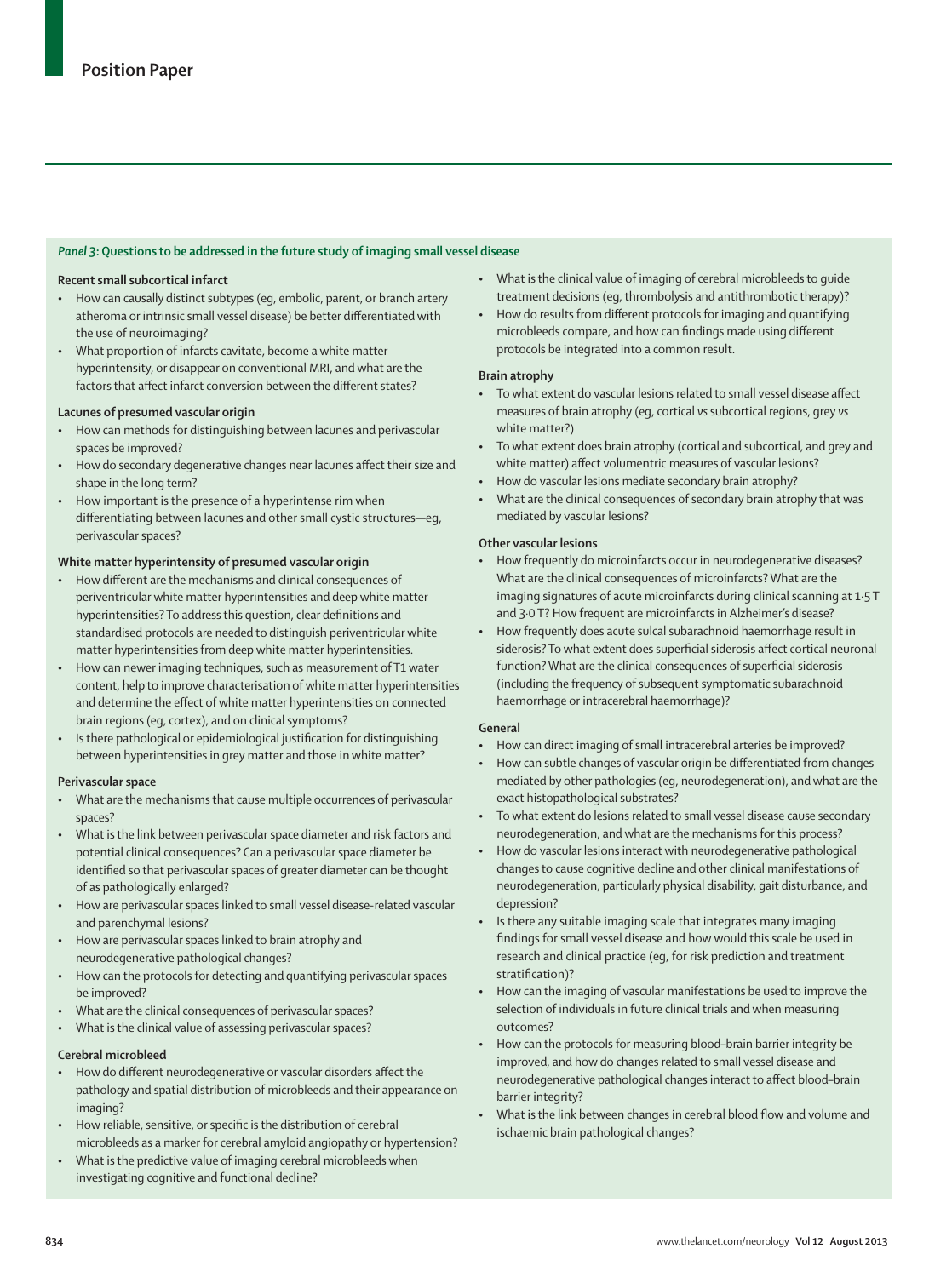are advances in small-artery imaging with ultra-high-field strength MRI  $(>3.0 T)$ , diffusion tensor imaging of detailed structural connectivity, magnetisation transfer assessment of white matter myelination, imaging of blood–brain barrier permeability and of vascular reactivity, perfusion imaging, imaging of retinal vessels, quantitative susceptibility imaging, and others. The advantages of multimodal imaging should be used to advance understanding of pathophysiology. For example, combining diffusion tensor imaging and atrophy allows the study of the effects of vascular lesions on distantly connected brain regions.<sup>108</sup>

Interest is increasing in the clinical relevance of microinfarcts, another small infarct subtype. Microinfarcts are very small ischaemic lesions recorded mostly in the cortex during autopsy in older people, but are occasionally seen on high-field MRI.<sup>109,110</sup> Their true vascular pathological relation to SVD is still unknown. Although yet to be confirmed, some very small cortical acute lesions seen on diffusion-weighted imaging might actually be microinfarcts.109 Microinfarcts seem very clinically relevant, so neuroimaging methods to measure them or a validated close surrogate are needed. Larger cortical microinfarcts have been visualised on 7.0 T MRI, and these lesions were sometimes visible on conventional 3  $\cdot$  0 T MRI.<sup>111</sup>

We now need comprehensive studies that account for both vascular and neurodegenerative pathological changes in patients observed for longer and from a younger age than have been done so far (panel 3). These studies should incorporate some of the following: multimodal MRI, amyloid imaging with PET, detailed clinical testing, and biomarkers from serum and CSF to elucidate the crosstalk between vascular and neurodegenerative pathological changes, and how these interact to cause clinical symptoms, particularly cognitive decline, gait impairment, physical disability, and depression. Researchers should also investigate the connection between imaging and pathological connection between imaging and changes.30,52 Additionally, carefully conducted imaging studies with short-term (eg, monthly) observational periods are needed to study the progression of imaging features of SVD and their effects on brain tissue loss.

## **Conclusions**

Our neuroimaging standards for SVD are intended to harmonise current disparate terminology and analysis methods. We encourage other researchers to use these standards. They could provide a useful introduction to the principles of neuroimaging in SVD, which could help investigators to incorporate measurement of SVD into studies of neurodegenerative diseases or the pathological basis of ageing. These standards should allow cross-study comparisons of findings, accelerating the translation of new findings into practice. Additionally, standardised approaches could enable formal between-study metaanalyses, which are increasingly needed to obtain the sample sizes necessary for some types of research such as

genetic association studies. We suggest that our reporting standards could be a useful guide to authors, peer reviewers, and editors, and might raise the methodological quality of neuroimaging studies of SVD as have analogous reporting standards (eg, the CONSORT guidelines) increased the quality of other types of research. Finally, although the primary purpose of our standards was for research, we hope that these standards will have a positive effect on clinical diagnosis and the reporting of SVD lesions in routine clinical practice.

These standards were developed on the basis of consensus in a large group of experts using rigorous methods. However, we acknowledge that in some parts of this rapidly evolving specialty, our recommendations are based on small studies, unvalidated findings, or expert opinion without a strong body of supporting evidence. More work is essential to validate these standards. In particular, the lack of radiological– pathological association studies is a key limitation to our understanding of the neuroimaging findings in SVD. Additionally, best standards for neuroimaging of SVD will change over time and, therefore, periodic revision of these standards will be needed.

## **Contributors**

All authors contributed to the Position Paper through attendance at the two workshops, participation in specific workgroups, writing and editing the report, and providing approval for final submission. JMW, MDi, and EES coordinated the overall process, obtained funding, organised the two workshops, coordinated the report preparation, and finalised the paper for submission. PBG, CCh, BN, MvB, and CS were external advisers who attended the second workshop, read the draft standards in detail, provided in-depth critique, and approved the final paper for submission. EES, FD, MDi, JMW, AV, JTOB, SEB, and RIL did the literature searches. Workgroup participants were as follows: recent small subcortical infarcts (JMW [chair], RvO, VH, BCMS, VM, LP, and FD), lacunes of presumed vascular origin (RIL [chair], HC, MB, CB, VM, and ORB), white matter hyperintensities of presumed vascular origin (CCo [chair], SEB, CDC, F-EdL, FF, JTOB, and LP), perivascular space (FF [chair], VH, AV, GJB, RvO, and FB), cerebral microbleeds (JTOB [chair], DW, MB, CCo, RIL, and RF), brain atrophy (GJB [chair], NF, IK, SG, ST, SEB, and FB), image acquisition and analysis (RF, OS, SEB, MDu, and JMW), clinical relevance (ORB and LP), other lesions (EES [chair], DW, and AV), and future directions (MDi and MDu).

#### **Conflicts of interest**

GIB consults for and receives research support from Boehringer Ingelheim. FF serves on scientific advisory boards for Bayer Schering, Biogen Idec, Genzyme, Merck Serono, Pfizer, Novartis, and Teva Pharmaceutical Industries, and as scientific adviser for Perceptive Informatics, he serves on the editorial boards of *Cerebrovascular Diseases*, *Multiple Sclerosis*, the *Polish Journal of Neurology and Neurosurgery*, *Stroke*, and the *Swiss Archives of Neurology and Psychiatry*, and has received speaker honoraria and support from Biogen Idec, Bayer Schering, Merck Serono, Novartis, Sanofi-Aventis, and Teva Pharmaceutical Industries. RF receives operating research funding from the Canadian Institutes of Health Research, the Alberta and Pfizer Translational Research Program, the Hotchkiss Brain Institute, and the University of Calgary to support work on imaging SVD. JTOB has been a consultant for GE Healthcare, Lilly, Bayer Healthcare, and TauRx, and has received speakers' honoraria from Pfizer, GE Healthcare, Eisai, Shire, Lundbeck, Lilly, and Novartis. SEB has had research funds to the Cognitive Neurology Research and Stroke Research Units from Pfizer (Wyeth Research), GlaxoSmithKline, Lundbeck, Roche, and Novartis. She has received speakers' honoraria for continuing medical education from Pfizer, Eisai, and Novartis, and honoraria for ad-hoc consulting from Pfizer, Novartis, GlaxoSmithKline,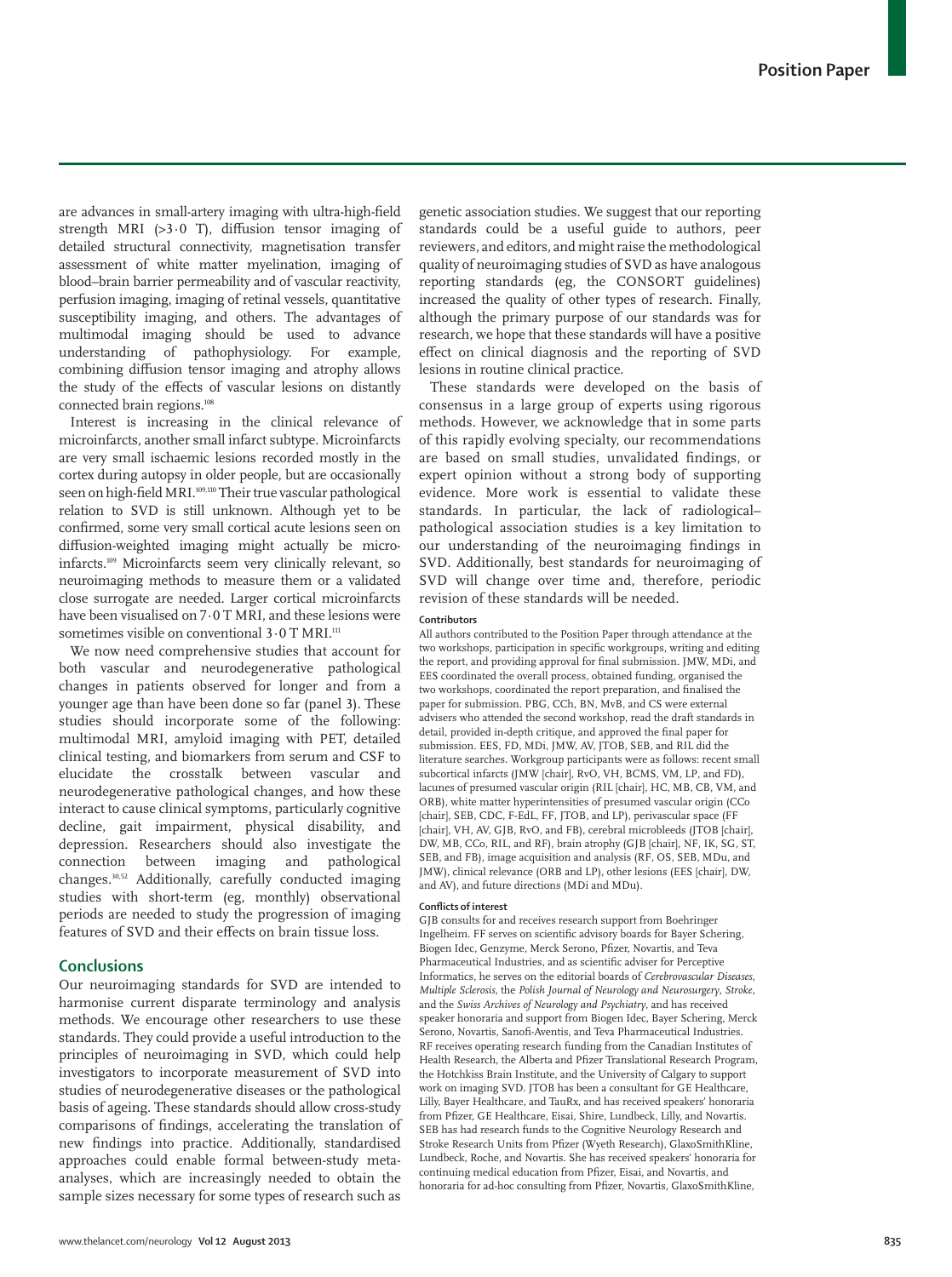Roche, Elan, and Bristol-Myers Squibb. HC has received honoraria for consultancy from Servier, Lundbeck, and Janssen Research and Development. F-EdL is supported by a Vidi grant (016·126·351) from the Netherlands Organisation for Health Research and Development. LP is a member of the editorial boards of *Acta Neurologica Scandinavica*, *International Journal of Alzheimer Disease*, and *Cerebrovascular Diseases* and editor of the vascular cognitive impairment section of *Stroke*. ST served as a member of the advisory board for Lilly Deutschland. MDi is a consultant for Lilly Deutschland and Boehringer Ingelheim, Biologische Heilmittel Heel, Bristol-Myers Squibb, and Ever Neuro Pharma. He has received honoraria from Bayer Vital, Boehringer Ingelheim Pharma Biologische Heilmittel Heel, Bristol-Myers Squibb, Lundbeck, Sanofi -Aventis Deutschland, Shire Deutschland, German Centre for Neurodegenerative Diseases (DZNE), Georg Thieme Verlag, UpToDate, and W Kohlhammer. He has received Principal Investigator and Research Funding (industry) from Bayer Vital, Eisai Medical Research, Eisai, Essex Pharma, Ferrer Internacional, and ICON Clinical Research. All other authors declare that they have no conflicts of interest.

#### **Acknowledgments**

The following institutions provided funding: the Centres of Excellence in Neurodegeneration (COEN) concordat (UK Medical Research Council, the German Centre for Neurodegenerative Disease [DZNE], and the Canadian Institutes of Health Research [CIHR]) reference COEN017; Royal Society of Edinburgh; Scottish Imaging Network, a Platform for Scientific Excellence (SINAPSE) Collaboration; UK Cross-Council Centre for Cognitive Ageing and Cognitive Epidemiology, Edinburgh, UK; Carl Friedrich von Siemens Foundation; Vascular Dementia Research Foundation; NIHR Biomedical Research Unit in Dementia awarded to Cambridge University Hospitals NHS Trust and the University of Cambridge, Cambridge, UK; NIHR Biomedical Research Unit in Dementia awarded to UCL Hospitals NHS Trust and UCL, London UK; FP6 ERA-NET NEURON grant (01 EW1207); and the Canadian Stroke Network. We thank M Henderson, K Shuler, L Thomas, I Wittko, and Anna Charlton for administrative support.

#### **References**

- 1 Norrving B. Lacunar infarcts: no black holes in the brain are benign. *Pract Neurol* 2008; **8:** 222–28.
- 2 Pantoni L. Cerebral small vessel disease: from pathogenesis and clinical characteristics to therapeutic challenges. *Lancet Neurol* 2010; **9:** 689–701.
- 3 Kivipelto M, Helkala EL, Laakso M, et al. Midlife vascular risk factors and Alzheimer's disease in later life: longitudinal, population based study. *BMJ* 2001; **322:** 1447–51.
- 4 Dichgans M, Zietemann V. Prevention of vascular cognitive impairment. *Stroke* 2012; **43:** 3137–46.
- 5 Brayne C, Richardson K, Matthews FE, et al. Neuropathological correlates of dementia in over-80-year-old brain donors from the population-based Cambridge City over-75s cohort (CC75C) study. *J Alzheimers Dis* 2009; **18**: 645–58.
- 6 Matthews FE, Brayne C, Lowe J, McKeith I, Wharton SB, Ince P. Epidemiological pathology of dementia: attributable-risks at death in the Medical Research Council Cognitive Function and Ageing Study. *PLoS Med* 2009; **6:** e1000180.
- 7 Neuropathology Group of the Medical Research Council. Cognitive function and ageing study (MRC CFAS). *Lancet* 2001; **357**: 169–75.
- 8 Schneider JA, Arvanitakis Z, Bang W, Bennett DA. Mixed brain pathologies account for most dementia cases in communitydwelling older persons. *Neurology* 2007; **69**: 2197–204.
- 9 Potter GM, Marlborough FJ, Wardlaw JM. Wide variation in definition, detection, and description of lacunar lesions on imaging. *Stroke* 2010; **42:** 359–66.
- Zhu YC, Dufouil C, Tzourio C, Chabriat H. Silent brain infarcts: a review of MRI diagnostic criteria. *Stroke* 2011; **42:** 1140–45.
- 11 Hachinski V, Iadecola C, Petersen RC, et al. National Institute of Neurological Disorders and Stroke–Canadian Stroke Network vascular cognitive impairment harmonization standards. *Stroke* 2006; **37:** 2220–41.
- 12 Gorelick PB, Scuteri A, Black SE, et al. Vascular contributions to cognitive impairment and dementia: a statement for healthcare professionals from the American Heart Association/American Stroke Association. *Stroke* 2011; **42:** 2672–713.
- 13 Editorial. A united approach to vascular disease and neurodegeneration. *Lancet Neurol* 2012; **11:** 293.
- 14 Kang DW, Han MK, Kim HJ, et al. New ischemic lesions coexisting with acute intracerebral hemorrhage. *Neurology* 2012; **79:** 848–55.
- 15 Chowdhury D, Wardlaw JM, Dennis MS. Are multiple acute small subcortical infarctions caused by embolic mechanisms? *J Neurol Neurosurg Psychiatry* 2004; **75:** 1416–20.
- 16 Doubal FN, Dennis MS, Wardlaw JM. Characteristics of patients with minor ischaemic strokes and negative MRI: a cross sectional study. *J Neurol Neurosurg Psychiatry* 2011; **82**: 540–42.
- 17 Potter GM, Doubal FN, Jackson CA, et al. Counting cavitating lacunes underestimates the burden of lacunar infarction. *Stroke* 2010; **41:** 267–72.
- 18 Moreau F, Patel S, Lauzon ML, et al. Cavitation after acute symptomatic lacunar stroke depends on time, location, and MRI sequence. *Stroke* 2012; **43:** 1837–42.
- 19 Koch S, McClendon MS, Bhatia R. Imaging evolution of lacunar stroke–leukoariosis or lacune? *Neurology* 2011; **77:** 1091–95.
- 20 Donnan GA, Bladin PF, Berkovic SF, Longley WA, Saling MM. The stroke syndrome of striatocapsular infarction. *Brain* 1991; **114:** 51–70.
- 21 Fisher CM. Lacunar infarcts—a review. *Cerebrovasc Dis* **1**991; **1:** 311–20.
- Vermeer SE, Longstreth WT Jr, Koudstaal PJ. Silent brain infarcts: a systematic review. *Lancet Neurol* 2007; **6:** 611–19.
- 23 Santos M, Gold G, Kovari E, et al. Differential impact of lacunes and microvascular lesions on poststroke depression. *Stroke* 2009; **40:** 3557–62.
- Choi P, Ren M, Phan TG, et al. Silent infarcts and cerebral microbleeds modify the associations of white matter lesions with gait and postural stability: population-based study. *Stroke* 2012; **43:** 1505–10.
- 25 Snowdon DA, Greiner LH, Mortimer JA, Riley KP, Greiner PA, Markesbery WR. Brain infarction and the clinical expression of Alzheimer disease. The Nun Study. *JAMA* 1997; **277:** 813–17.
- 26 Franke CL, van Swieten JC, van Gijn J. Residual lesions on computed tomography after intracerebral hemorrhage. *Stroke* 1991; **22:** 1530–33.
- 27 Vermeer SE, den Heijer T, Koudstaal PJ, Oudkerk M, Hofman A, Breteler MM. Incidence and risk factors of silent brain infarcts in the population-based Rotterdam Scan Study. *Stroke* 2003; **34:** 392–96.
- 28 Longstreth WT Jr, Bernick C, Manolio TA, Bryan N, Jungreis CA, Price TR. Lacunar infarcts defined by magnetic resonance imaging of 3660 elderly people. The Cardiovascular Health Study. *Arch Neurol* 1998; **55:** 1217–25.
- 29 Debette S, Markus HS. The clinical importance of white matter hyperintensities on brain magnetic resonance imaging: systematic review and meta-analysis. *BMJ* 2010; **341:** c3666.
- 30 Gouw AA, Seewann A, van der Flier WM, et al. Heterogeneity of small vessel disease: a systematic review of MRI and histopathology correlations. *J Neurol Neurosurg Psychiatry* 2011; **82:** 126–35.
- de Laat KF, Tuladhar AM, van Norden AGW, Norris DG, Zwiers MP, de Leeuw F-E. Loss of white matter integrity is associated with gait disorders in cerebral small vessel disease. *Brain* 2011; **134:** 73–83.
- 32 Windham BG, Griswold ME, Shibata D, Penman A, Catellier DJ, Mosley TH Jr. Covert neurological symptoms associated with silent infarcts from midlife to older age: the Atherosclerosis Risk in Communities study. *Stroke* 2012; **43:** 1218–23.
- 33 Saini M, Ikram K, Hilal S, Qiu A, Venketasubramanian N, Chen C. Silent stroke: not listened to rather than silent. *Stroke* 2012; **3:** 3102–04.
- 34 Haley AP, Hoth KF, Gunstad J, et al. Subjective cognitive complaints relate to white matter hyperintensities and future cognitive decline in patients with cardiovascular disease. *Am J Geriatr Psychiatry* 2009; **17:** 976–85.
- 35 Inzitari D, Pracucci G, Poggesi A, et al. Changes in white matter as determinant of global functional decline in older independent outpatients: three year follow-up of LADIS (leukoaraiosis and disability) study cohort. *BMJ* 2009; **339:** 279–82.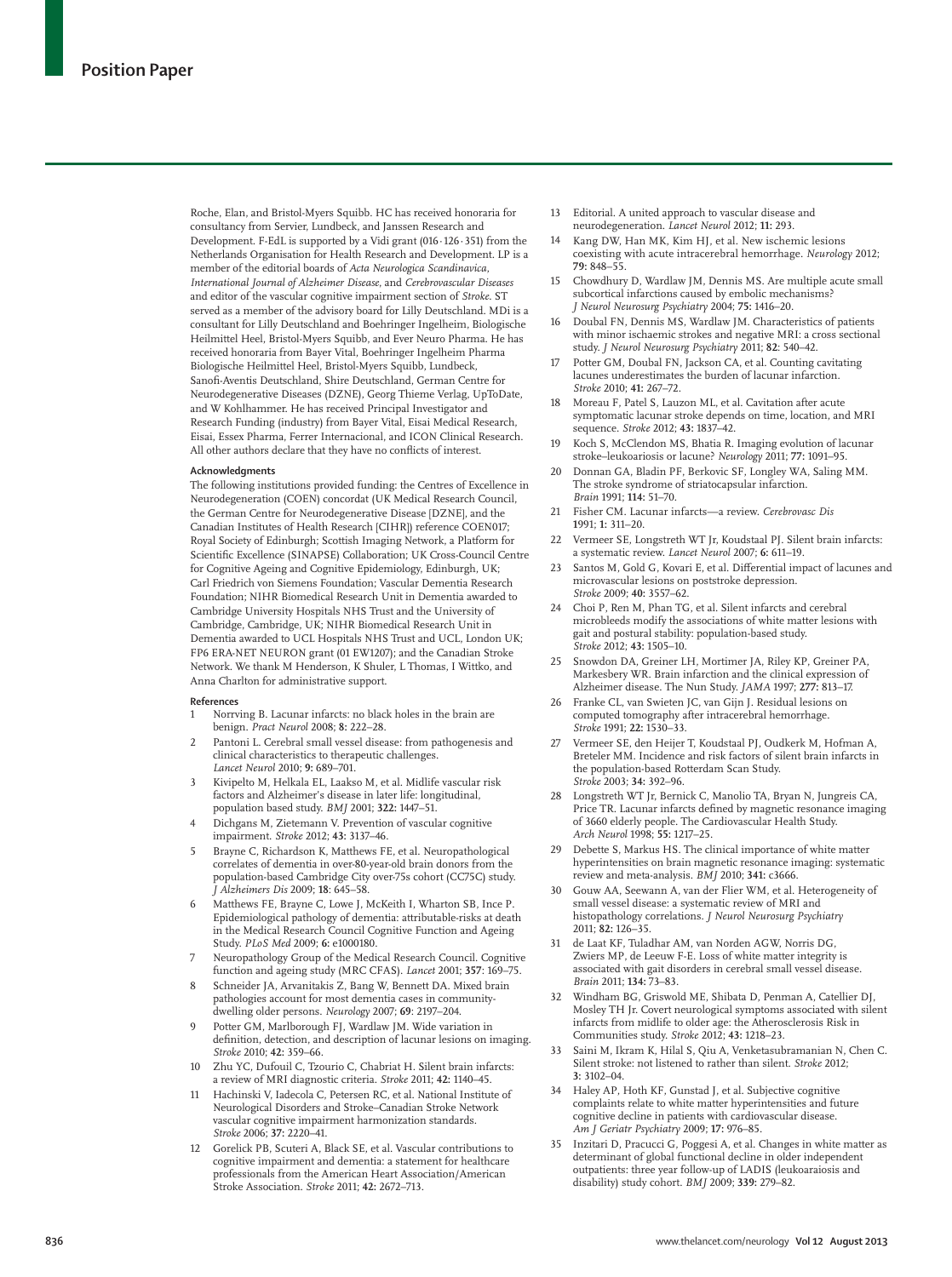- 36 Hachinski VC, Potter P, Merskey H. Leukoaraiosis. *Arch Neurol* 1987; **44:** 21–23.
- 37 Pollock H, Hutchings M, Weller RO, Zhang E-T. Perivascular spaces in the basal gangli of the human brain: their relationship to lacunes. *J Anat* 1997; **191:** 337–46.
- 38 Groeschel S, Chong WK, Surtees R, Hanefeld F. Virchow-Robin spaces on magnetic resonance images: normative data, their dilatation, and a review of the literature. *Neuroradiology* 2006; **48:** 745–54.
- 39 Doubal FN, MacLullich AM, Ferguson KJ, Dennis MS, Wardlaw JM. Enlarged perivascular spaces on MRI are a feature of cerebral small vessel disease. *Stroke* 2010; **41:** 450–54.
- 40 Kwee RM, Kwee TC. Virchow-Robin spaces at MR imaging. *Radiographics* 2007; **27:** 1071–86.
- Zhu YC, Tzourio C, Soumare A, Mazoyer B, Dufouil C, Chabriat H. Severity of dilated Virchow-Robin spaces is associated with age, blood pressure, and MRI markers of small vessel disease: a population-based study. *Stroke* 2010; **41:** 2483–90.
- 42 MacLullich AM, Wardlaw JM, Ferguson KJ, Starr JM, Seckl JR, Deary IJ. Enlarged perivascular spaces are associated with cognitive function in healthy elderly men. *J Neurol Neurosurg Psychiatry* 2004; **75:** 1519–23.
- 43 Poirier J, Derouesne C. Cerebral lacunae. A proposed new classifi cation. *Clin Neuropathol* 1984; **3:** 266.
- Heier LA, Bauer CJ, Schwartz L, Zimmerman RD, Morgello S, Deck MDF. Large Virchow-Robin spaces: MR-clinical correlation. *AJNR Am J Neuroradiol* 1989; **10:** 929–36.
- 45 Patankar TF, Mitra D, Varma A, Snowden J, Neary D, Jackson A. Dilatation of the Virchow-Robin space is a sensitive indicator of cerebral microvascular disease: study in elderly patients with dementia. *AJNR Am J Neuroradiol* 2005; **26:** 1512–20.
- 46 Rouhl RPW, van Oostenbrugge RJ, Knottnerus ILH, Staals JEA, Lodder J. Virchow-Robin spaces relate to cerebral small vessel disease severity. *J Neurol* 2008; **255:** 692–96.
- Zhu YC, Dufouil C, Mazoyer B, et al. Frequency and location of dilated Virchow-Robin spaces in elderly people: a population-based 3D MR imaging study. *AJNR Am J Neuroradiol* 2011; **32:** 709–13.
- 48 Chen W, Song X, Zhang Y. Assessment of the Virchow-Robin Spaces in Alzheimer disease, mild cognitive impairment, and normal aging, using high-field MR imaging. *AJNR Am J Neuroradiol* 2011; **32:** 1490–95.
- Braffman BH, Zimmerman RA, Trojanowski JQ, Gonatas NK, Hickey WF, Schlaepfer WW. Brain MR: pathologic correlation with gross and histopathology. 2. Hyperintense white-matter foci in the elderly. *AJR Am J Roentgenol* 1988; **151:** 559–66.
- 50 Bokura H, Kobayashi S, Yamaguchi S. Distinguishing silent lacunar infarction from enlarged Virchow-Robin spaces: a magnetic resonance imaging and pathological study. *J Neurol* 1998; **245:** 116–22.
- 51 Awad IA, Johnson PC, Spetzler RF, Hodak JA. Incidental subcortical lesions identified on magnetic resonance imaging in the elderly. II Postmortem pathological correlations. *Stroke* 1986; **17:** 1090–97.
- 52 Shoamanesh A, Kwok CS, Benavente O. Cerebral microbleeds: histopathological correlation of neuroimaging. *Cerebrovasc Dis* 2011; **32:** 528–34.
- 53 De Reuck J, Auger F, Cordonnier C, et al. Comparison of 7·0-T T\* magnetic resonance imaging of cerebral bleeds in post-mortem brain sections of Alzheimer patients with their neuropathological correlates. *Cerebrovasc Dis* 2011; **31:** 511–17.
- 54 Fazekas F, Kleinert R, Roob G, et al. Histopathologic analysis of foci of signal loss on gradient-echo T2\*-weighted MR images in patients with spontaneous intracerebral hemorrhage: evidence of microangiopathy-related microbleeds. *AJNR Am J Neuroradiol* 1999; **20:** 637–42.
- 55 Dichgans M, Holtmannspotter M, Herzog J, Peters N, Bergmann M, Yousry TA. Cerebral microbleeds in CADASIL: a gradient-echo magnetic resonance imaging and autopsy study. *Stroke* 2002; **33:** 67–71.
- Tatsumi S, Shinohara M, Yamamoto T. Direct comparison of histology of microbleeds with postmortem MR images: a case report. *Cerebrovasc Dis* 2008; **26:** 142–46.
- 57 Cordonnier C, Al-Shahi Salman R, Wardlaw J. Spontaneous brain microbleeds: systematic review, subgroup analyses and standards for study design and reporting. *Brain* 2007; **130:** 1988–2003.
- 58 Vernooij MW, van der Lugt A, Ikram MA, et al. Prevalence and risk factors of cerebral microbleeds: the Rotterdam Scan Study. *Neurology* 2008; **70:** 1208–14.
- 59 Knudsen KA, Rosand J, Karluk D, Greenberg SM. Clinical diagnosis of cerebral amyloid angiopathy: validation of the Boston criteria. *Neurology* 2001; **56:** 537–39.
- 60 Greenberg SM, Vernooij MW, Cordonnier C, et al. Cerebral microbleeds: a guide to detection and interpretation. *Lancet Neurol* 2009; **8:** 165–74.
- 61 Sperling RA, Jack CR Jr, Black SE, et al. Amyloid-related imaging abnormalities in amyloid-modifying therapeutic trials: recommendations from the Alzheimer's Association Research Roundtable Workgroup. *Alzheimers Dement* 2011; **7:** 367–85.
- 62 Lammie GA, Lindley R, Keir S, Wiggam MI. Stress-related primary intracerebral hemorrhage: autopsy clues to underlying mechanism. *Stroke* 2000; **31:** 1426–48.
- 63 Broderick J, Connolly S, Feldmann E, et al. Guidelines for the management of spontaneous intracerebral hemorrhage in adults: 2007 update: a guideline from the American Heart Association/ American Stroke Association Stroke Council, High Blood Pressure Research Council, and the Quality of Care and Outcomes in Research Interdisciplinary Working Group. *Stroke* 2007; **38:** 2001–202.
- 64 Qureshi AI, Tuhrim S, Broderick JP, Batjer HH, Hondo H, Hanley DF. Spontaneous intracerebral hemorrhage. *N Engl J Med* 2001; **344:** 1450–60.
- Jackson CA, Sudlow CL. Is hypertension a more frequent risk factor for deep than for lobar supratentorial intracerebral haemorrhage? *J Neurol Neurosurg Psychiatry* 2006; **77:** 1244–52.
- 66 Bhattathiri PS, Gregson B, Prasad KSM, et al. Reliability assessment of computerized tomography scanning measurements in intracerebral hematoma. *Neurosurg Focus* 2003; **15:** 1–5.
- 67 Linn J, Halpin A, Demaerel P, et al. Prevalence of superficial siderosis in patients with cerebral amyloid angiopathy. *Neurology* 2010; **74:** 1346–50.
- Kumar N, Cohen-Gadol AA, Wright RA, Miller GM, Piepgras DG, Ahlskog JE. Superficial siderosis. *Neurology* 2006; 66: 1144-52.
- 69 Jack CR Jr. Alliance for aging research AD biomarkers work group: structural MRI. *Neurobiol Aging* 2011; **32:** S48–57.
- 70 Walters RJ, Fox NC, Crum WR, Taube D, Thomas DJ. Haemodialysis and cerebral oedema. *Nephron* 2001; **87:** 143–47.
- 71 Duning T, Kloska S, Steinstrater O, Kugel H, Heindel W, Knecht S. Dehydration confounds the assessment of brain atrophy. *Neurology* 2005; **64:** 548–50.
- 72 Bobinski M, de Leon MJ, Wegiel J, et al. The histological validation of post mortem magnetic resonance imaging-determined hippocampal volume in Alzheimer's disease. *Neuroscience* 2000; **95:** 721–25.
- Jagust WJ, Zheng L, Harvey DJ, et al. Neuropathological basis of magnetic resonance images in aging and dementia. *Ann Neurol* 2008; **63:** 72–80.
- 74 Black S, Gao F, Bilbao J. Understanding white matter disease. Imaging–pathological correlations in vascular cognitive impairment. *Stroke* 2009; **40:** S48–52.
- 75 Appelman AP, Exalto LG, van der Graaf Y, Biessels GJ, Mali WP, Geerlings MI. White matter lesions and brain atrophy: more than shared risk factors? A systematic review. *Cerebrovasc Dis* 2009; **28:** 227–42.
- 76 Aribisala BS, Valdes Hernandez MC, Royle NA, et al. Brain atrophy associations with white matter lesions in the ageing brain: the Lothian Birth Cohort 1936. *Eur Radiol* 2013; **23:** 1084–92.
- Mungas D, Jagust WJ, Reed BR, et al. MRI predictors of cognition in subcortical ischemic vascular disease and Alzheimer's disease. *Neurology* 2001; **57:** 2229–35.
- 78 Levy-Cooperman N, Ramirez J, Lobaugh NJ, Black SE, Misclassified tissue volumes in Alzheimer disease patients with white matter hyperintensities: importance of lesion segmentation procedures for volumetric analysis. *Stroke* 2008; **39:** 1134–41.
- 79 Carmichael O, Schwarz C, Drucker D, et al. Longitudinal changes in white matter disease and cognition in the first year of the Alzheimer disease neuroimaging initiative. *Arch Neurol* 2010; **67:** 1370–78.